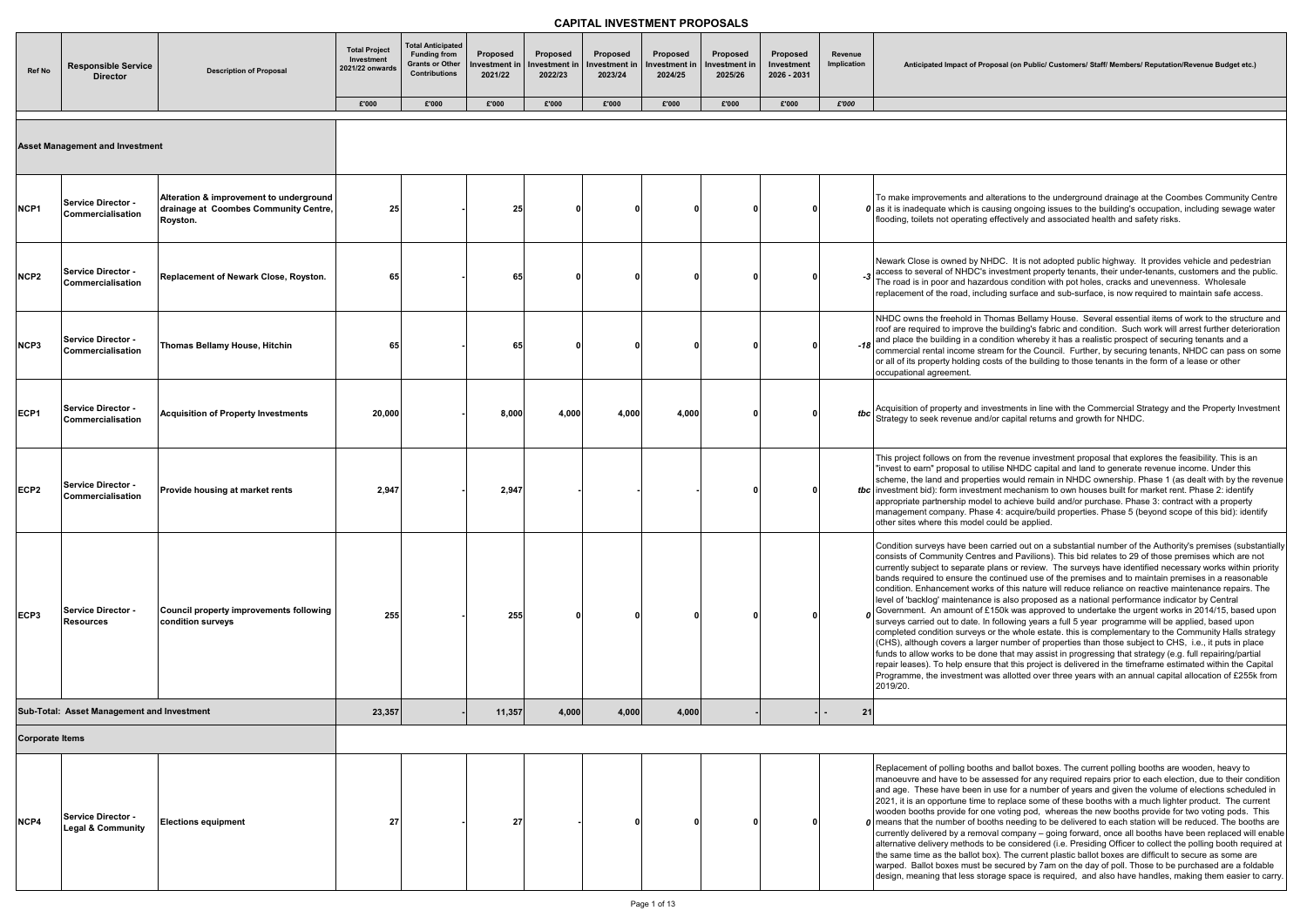|  |  |  | Anticipated Impact of Proposal (on Public/ Customers/ Staff/ Members/ Reputation/Revenue Budget etc.) |  |
|--|--|--|-------------------------------------------------------------------------------------------------------|--|
|  |  |  |                                                                                                       |  |
|  |  |  |                                                                                                       |  |

form of assistance specifically designed to provide practical help through a This grant provides cash limited assistance up to £5K within any three-year wner / occupiers and private tenants who meet certain criteria. HRAG funding Warm Homes Fund project where homes without central heating are provided  $R\overline{A}$ Gs are means tested and help to eradicate CAT1 Hazards, such as excess ncil approved an increase in the level of funding from £35k to £60k per annum

ised to extend annual investment across the period of the ten year investment 029/30 in current programme)

nitment to the John Barker Place regeneration scheme in January 2013, funds. The capital resource required is now earmarked in 2022/23, in line with

isions on capital projects eligible for GAF funding are postponed until adoption irther strategies that may be recommended by the Inspector.

| Ref No | <b>Responsible Service</b><br><b>Director</b> | <b>Description of Proposal</b>                    | <b>Total Project</b><br>Investment<br>2021/22 onwards<br>£'000 | <b>Total Anticipated</b><br><b>Funding from</b><br><b>Grants or Other</b><br><b>Contributions</b><br>£'000 | Proposed<br>Investment in<br>2021/22<br>£'000 | Proposed<br>Investment in<br>2022/23<br>£'000 | Proposed<br>Investment in<br>2023/24<br>£'000 | Proposed<br>Investment in<br>2024/25<br>£'000 | Proposed<br>Investment in<br>2025/26<br>£'000 | Proposed<br>Investment<br>2026 - 2031<br>£'000 | Revenue<br>Implication<br>£'000 | Anticipated Impact of Pr                                                                                                                                                                                            |
|--------|-----------------------------------------------|---------------------------------------------------|----------------------------------------------------------------|------------------------------------------------------------------------------------------------------------|-----------------------------------------------|-----------------------------------------------|-----------------------------------------------|-----------------------------------------------|-----------------------------------------------|------------------------------------------------|---------------------------------|---------------------------------------------------------------------------------------------------------------------------------------------------------------------------------------------------------------------|
|        | Sub-Total: Corporate Items                    |                                                   |                                                                |                                                                                                            |                                               |                                               |                                               |                                               |                                               |                                                |                                 |                                                                                                                                                                                                                     |
|        | <b>Grants to Third Parties</b>                |                                                   | 27                                                             |                                                                                                            | 27                                            |                                               |                                               |                                               |                                               |                                                |                                 |                                                                                                                                                                                                                     |
| ECP4   | Service Director -<br><b>Regulatory</b>       | <b>Private Sector Grants</b>                      | 600                                                            |                                                                                                            | 60                                            | 60                                            | 60                                            | 60                                            | 60                                            | 300                                            |                                 | HRAGs are a discretionary fo<br>grant for small-scale works. 7<br>period, for minor works for ov<br>is also used to support the W<br>$\boldsymbol{0}$ with gas central heating. HR<br>for 2015/16 and future years. |
|        |                                               |                                                   |                                                                |                                                                                                            |                                               |                                               |                                               |                                               |                                               |                                                |                                 | UPDATE CBP 21/22: Propos<br>strategy (earmarked until 202                                                                                                                                                           |
| ECP5   | Service Director -<br>Regulatory              | John Barker Place, Hitchin                        | 1,096                                                          | 270                                                                                                        | 0                                             | 1,096                                         | 0                                             | <sup>0</sup>                                  | ŋ                                             | o                                              |                                 | Cabinet agreed to the commi<br>$\boldsymbol{0}$ subject to the availability of fu<br>the scheme timetable.                                                                                                          |
|        | Sub-Total: Grants to Third Parties            |                                                   | 1,696                                                          | 270                                                                                                        | 60                                            | 1,156                                         | 60                                            | 60                                            | 60                                            | 300                                            |                                 |                                                                                                                                                                                                                     |
|        | <b>Externally financed projects</b>           |                                                   |                                                                |                                                                                                            |                                               |                                               |                                               |                                               |                                               |                                                |                                 |                                                                                                                                                                                                                     |
| ECP6   | Service Director -<br><b>Regulatory</b>       | Cycle Strategy implementation (GAF)               | 278                                                            | 278                                                                                                        | 278                                           |                                               | 0                                             | n                                             |                                               |                                                |                                 | $\boldsymbol{v}$ It is recommended that decis<br>of the Local Plan and any fur                                                                                                                                      |
| ECP7   | Service Director -<br><b>Regulatory</b>       | Installation of trial on-street charging<br>(GAF) | 50                                                             | 50                                                                                                         | 50                                            | 0                                             | 0                                             | $\mathbf{0}$                                  | 0                                             | $\mathbf{0}$                                   |                                 | <b>0</b> It is anticipated that this fund                                                                                                                                                                           |
| ECP8   | Service Director -<br><b>Regulatory</b>       | Transport Plans implementation (GAF)              | 250                                                            | 250                                                                                                        | 250                                           |                                               | 0                                             | 0                                             |                                               |                                                |                                 | $\boldsymbol{v}$ It is recommended that decis<br>of the Local Plan and any fur                                                                                                                                      |
| ECP9   | Service Director -<br><b>Regulatory</b>       | Green Infrastructure implementation<br>(GAF)      | 185                                                            | 185                                                                                                        | 185                                           |                                               | 0                                             | <sup>0</sup>                                  |                                               |                                                |                                 | $\boldsymbol{o}$ It is recommended that decis<br>of the Local Plan and any fur                                                                                                                                      |
|        | Sub-Total: Externally financed projects       |                                                   | 763                                                            | 763                                                                                                        | 763                                           |                                               |                                               |                                               |                                               |                                                |                                 |                                                                                                                                                                                                                     |
|        | <b>Parking Related Proposals</b>              |                                                   |                                                                |                                                                                                            |                                               |                                               |                                               |                                               |                                               |                                                |                                 |                                                                                                                                                                                                                     |

**(GAF) 50 50 50 <sup>0</sup> <sup>0</sup> <sup>0</sup> <sup>0</sup> <sup>0</sup>** *<sup>0</sup>* It is anticipated that this funding will be spent in line with the parking strategy.

isions on capital projects eligible for GAF funding are postponed until adoption irther strategies that may be recommended by the Inspector.

isions on capital projects eligible for GAF funding are postponed until adoption irther strategies that may be recommended by the Inspector.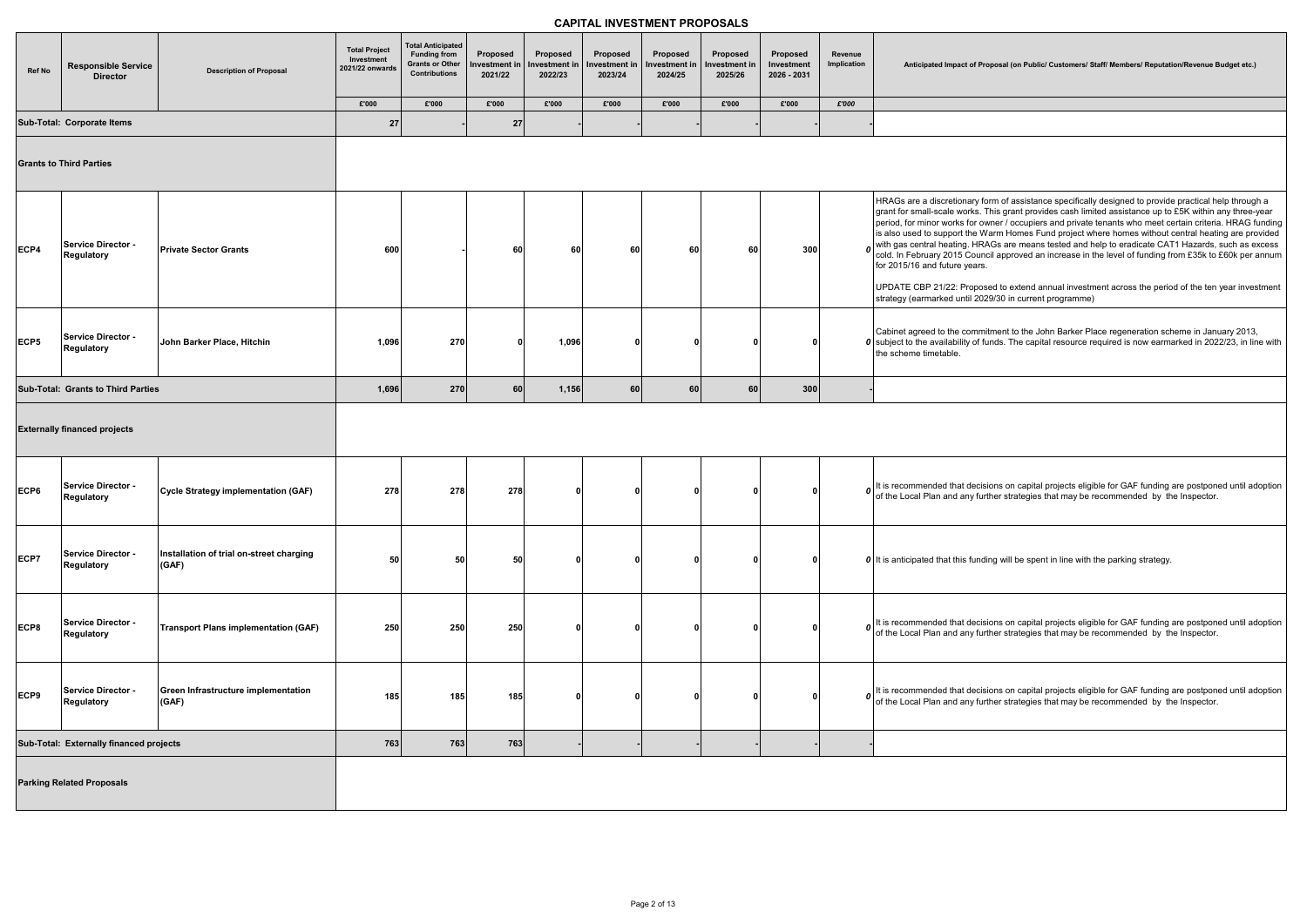#### **Anticipated Impact of Proposal (on Public/ Customers/ Staff/ Members/ Reputation/Revenue Budget etc.)**

hip and pin card readers in the parking machines to include contactless rom uncommitted GAF funding, is required for PCI compliance. This will also the customer, as it is anticipated that the use of coins will further reduce, and eft and vandalism to the machines as less cash will be retained in the an is for delivery in two tranches.

and Chip & Pin (Card Reader Machines) to contactless in order to be PCI Machines to contactless only (note the coin option remains unchanged in the 20 a £38k capital allocation, fully financed using GAF funding, was approved hance & IT for this tranche to be completed in 2020/21.

 $\sin$ ining 26 coin parking machines to include contactless to be rolled out over a  $1/22.$ 

 $n$ achines over a 2 year period, with the roll out commencing in late 2025/26 . timated cost based on the current full replacement cost of a machine taken djusted for inflation. The type of machine replacement would be dependent this estimate may need to be reviewed nearer the time.

esthetically unsightly uncoated concrete, which are difficult to keep clean and stairwells suffer anti-social behaviour, and this compounds the staining and proposed coating will improve the appearance and make cleaning the acement of windows and doors where required.

| Ref No                  | <b>Responsible Service</b><br><b>Director</b>  | <b>Description of Proposal</b>                                                                          | <b>Total Project</b><br>Investment<br>2021/22 onwards | <b>Total Anticipated</b><br><b>Funding from</b><br><b>Grants or Other</b><br><b>Contributions</b> | Proposed<br>Investment in<br>2021/22 | Proposed<br>Investment in<br>2022/23 | Proposed<br>Investment in<br>2023/24 | Proposed<br>Investment in<br>2024/25 | Proposed<br>Investment in<br>2025/26 | Proposed<br>Investment<br>2026 - 2031 | Revenue<br>Implication | Anticipated Impact of Pro                                                                                                                                                                                                                                                                                                                                               |
|-------------------------|------------------------------------------------|---------------------------------------------------------------------------------------------------------|-------------------------------------------------------|---------------------------------------------------------------------------------------------------|--------------------------------------|--------------------------------------|--------------------------------------|--------------------------------------|--------------------------------------|---------------------------------------|------------------------|-------------------------------------------------------------------------------------------------------------------------------------------------------------------------------------------------------------------------------------------------------------------------------------------------------------------------------------------------------------------------|
|                         |                                                |                                                                                                         | £'000                                                 | £'000                                                                                             | £'000                                | £'000                                | £'000                                | £'000                                | £'000                                | £'000                                 | £'000                  |                                                                                                                                                                                                                                                                                                                                                                         |
| NCP5                    | Service Director -<br><b>Regulatory</b>        | Parking Machines Upgrade - Contactless<br><b>Payment Facility Installation</b>                          | 56                                                    | 43                                                                                                | 36                                   | 20                                   | O                                    |                                      |                                      |                                       |                        | The upgrade of the current ch<br>payments, mostly financed fro<br>allow maximum flexibility for th<br>help to mitigate the risk of the<br>machines. The proposed plan<br>0 Tranche 1: Upgrade 24 Coin a<br>compliant, plus 2 chip & Pin M<br>24 machines). In October 202<br>by the Executive Member Fina<br>Tranche 2: Upgrade of remai<br>2 year programme from 2021/ |
| NCP6                    | <b>Service Director -</b><br><b>Regulatory</b> | <b>Parking Machines Replacement</b>                                                                     | 300                                                   |                                                                                                   | $\mathbf{0}$                         |                                      |                                      |                                      | 150                                  | 150                                   |                        | Replacement of all parking ma<br>Please note that this is as esti<br>from the ESPO framework adj<br>on the latest technology and t                                                                                                                                                                                                                                      |
| NCP7                    | Service Director -<br><b>Resources</b>         | Hitchin Lairage car park - cosmetic<br>coating to four stairwells and<br>replacement windows and doors. | 75                                                    |                                                                                                   | 75                                   |                                      | $\Omega$                             |                                      |                                      |                                       |                        | The current stair wells are aes<br>$\boldsymbol{0}$ stain. At least two of the four s<br>cleaning requirements. The pr<br>stairwells less onerous. Repla                                                                                                                                                                                                                |
| NCP8                    | <b>Service Director -</b><br><b>Regulatory</b> | <b>Match funding for Electric Vehicle</b><br>charging                                                   | 100                                                   |                                                                                                   | 100                                  | 0                                    | $\Omega$                             | ŋ                                    | O                                    | O                                     |                        | <b>0</b> On the basis that the Council                                                                                                                                                                                                                                                                                                                                  |
| <b>ECP10</b>            | Service Director -<br>Regulatory               | Lairage Multi-Storey Car Park - Structural<br>wall repairs                                              | 111                                                   |                                                                                                   | 111                                  |                                      | O                                    |                                      |                                      | O                                     |                        | <b>0</b> Works to preserve this income<br>following experience at Letchy                                                                                                                                                                                                                                                                                                |
| <b>ECP11</b>            | <b>Service Director -</b><br>Regulatory        | Replace and enhance lighting at St Mary's<br><b>Car Park</b>                                            | 60                                                    |                                                                                                   | 60                                   | 0                                    | $\Omega$                             |                                      | n                                    | 0                                     |                        | The existing lighting columns<br>$\boldsymbol{o}$ and structural decay. A tempo<br>columns need replacing. The<br>levels. This scheme will addre                                                                                                                                                                                                                        |
| <b>ECP12</b>            | <b>Service Director -</b><br><b>Resources</b>  | Off Street Car Parks resurfacing and<br>enhancement                                                     | 242                                                   |                                                                                                   | 178                                  | 56                                   | 8                                    |                                      | ŋ                                    |                                       |                        | Condition surveys have identi<br>street car parking. Resurfacing<br>safely, reducing insurance cla<br>traffic regulation orders. A. PI<br>$\boldsymbol{o}$ $\begin{bmatrix} B. & No\text{ programme of repairs}\end{bmatrix}$ and loss of income as Traffic<br>UPDATE CBP 2021/22: Propo<br>original allocation of £47k) in 2                                           |
| <b>ECP13</b>            | <b>Service Director -</b><br>Regulatory        | Parking Charging, Payments &<br><b>Management</b>                                                       | 235                                                   |                                                                                                   | 235                                  | $\bf{0}$                             | $\mathbf{0}$                         |                                      | n                                    | 0                                     |                        | condition surveys undertaken.<br>Revision in scope of existing o<br>machines for on-street parking<br>$\sigma$ machines and tickets is outda<br>on charging, payment and ma<br>proposal will encompass (whe<br>for car parks as identified with                                                                                                                         |
| Sub-Total: Parking      |                                                |                                                                                                         | 1,179                                                 | 43                                                                                                | 795                                  | 76                                   | 8                                    |                                      | 150                                  | 150                                   |                        |                                                                                                                                                                                                                                                                                                                                                                         |
| <b>Waste Collection</b> |                                                |                                                                                                         |                                                       |                                                                                                   |                                      |                                      |                                      |                                      |                                      |                                       |                        |                                                                                                                                                                                                                                                                                                                                                                         |

**charging 100 - 100 <sup>0</sup> <sup>0</sup> <sup>0</sup> <sup>0</sup> <sup>0</sup>** *<sup>0</sup>* On the basis that the Council can obtain Government funding for the provision of on-street EV charging.

ne generating asset in usable condition. Works necessary to protect surface hworth multi-storey.

within the car park have suffered from ongoing electrical supply problems orary solution has been provided to provide lighting, however the existing lighting in the remainder of the car park is not to current recommended ress all of these issues with new, energy efficient, lighting columns.

tified the need for a proactive programme of resurfacing for the council's off ng, re-lining and enhancing the lighting enables the car parks to be used aims for trips and falls, and allows the continued enforcement of the relevant Planned maintenance programme should enable reduction in reactive repairs. will require additional revenue maintenance funds for responsive repairs,  $\alpha$  requlation orders will become unenforceable.

 $100$  posed additional capital allocations of £163k in 2021/22, £9k (increase to 2022/23 and £8k in 2023/24 based on findings of most recent car park

capital allocation for the implementation of town centre pay & display ng. With the advance of technology it is considered that the use of physical ated. As such, this proposal seeks to utilise the capital allocation to still focus anagement of parking but through more customer orientated systems. This nere appropriate) a move to virtual payment and permits/tickets, pay-on-exit hin the Council's Parking Strategy.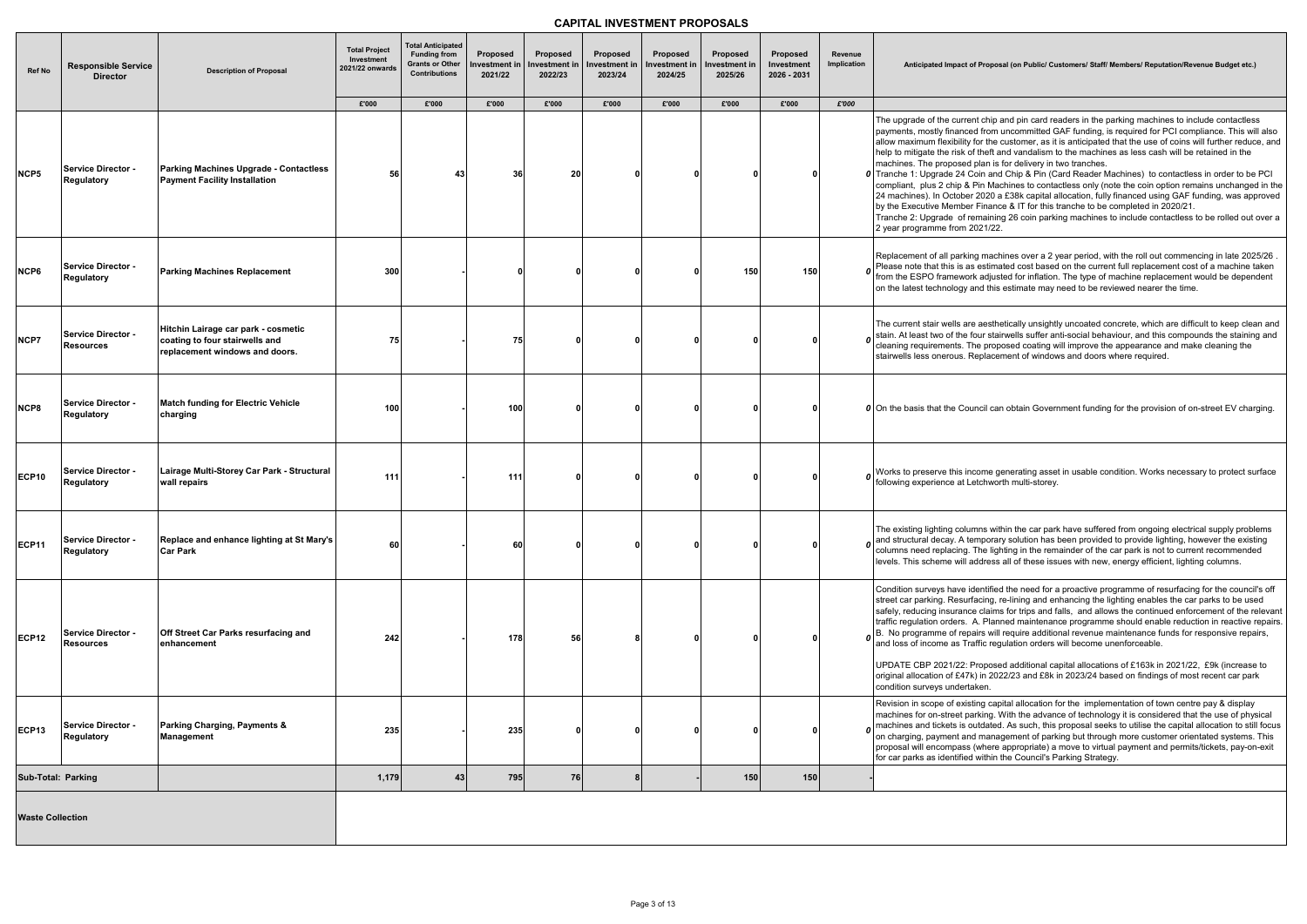| Ref No             | <b>Responsible Service</b><br><b>Director</b> | <b>Description of Proposal</b>                                                                                                   | <b>Total Project</b><br>Investment<br>2021/22 onwards | <b>Total Anticipated</b><br><b>Funding from</b><br><b>Grants or Other</b><br><b>Contributions</b> | Proposed<br>Investment in<br>2021/22 | Proposed<br>Investment in<br>2022/23 | Proposed<br>Investment in<br>2023/24 | Proposed<br>Investment in<br>2024/25 | Proposed<br>nvestment in<br>2025/26 | Proposed<br>Investment<br>2026 - 2031 | Revenue<br>Implication | Anticipated Impact of Pr                                                                                                                                                                                                                            |
|--------------------|-----------------------------------------------|----------------------------------------------------------------------------------------------------------------------------------|-------------------------------------------------------|---------------------------------------------------------------------------------------------------|--------------------------------------|--------------------------------------|--------------------------------------|--------------------------------------|-------------------------------------|---------------------------------------|------------------------|-----------------------------------------------------------------------------------------------------------------------------------------------------------------------------------------------------------------------------------------------------|
|                    |                                               |                                                                                                                                  | £'000                                                 | £'000                                                                                             | £'000                                | £'000                                | £'000                                | £'000                                | £'000                               | £'000                                 | £'000                  |                                                                                                                                                                                                                                                     |
| <b>ECP14</b>       | <b>Service Director -</b><br><b>Place</b>     | Recyclable material transfer facility,<br>vehicle depot and offer facility co-located<br>with a residual waste transfer facility | 1,600                                                 |                                                                                                   | n                                    |                                      |                                      | 1,600                                |                                     | $\mathbf 0$                           |                        | Herts County Council are pla<br>accommodate both North an<br>surety on a long term dispos<br>is circa 1.6m. The agreemen                                                                                                                            |
| <b>ECP15</b>       | Service Director -<br>Place                   | Vehicle fleet replacement program (Waste<br>and Recycling)                                                                       | 4,000                                                 | 3,200                                                                                             |                                      |                                      |                                      | U                                    | 4,000                               | $\mathbf{0}$                          |                        | It is anticipated that the cost<br>the time of required purchas<br>balance sheet under a finand<br>associated charge for their u<br>such the annual saving to the<br>this will be used to help finar                                                |
|                    | Sub-Total: Waste Collection                   |                                                                                                                                  | 5,600                                                 | 3,200                                                                                             |                                      |                                      |                                      | 1,600                                | 4,000                               |                                       |                        |                                                                                                                                                                                                                                                     |
|                    | <b>Leisure Related Proposals</b>              |                                                                                                                                  |                                                       |                                                                                                   |                                      |                                      |                                      |                                      |                                     |                                       |                        |                                                                                                                                                                                                                                                     |
| <b>ECP16</b>       | <b>Service Director -</b><br>Place            | <b>Leisure Condition Survey Enhancements</b>                                                                                     | 107                                                   |                                                                                                   |                                      |                                      | 107                                  |                                      |                                     | $\mathbf{0}$                          | O                      | A physical condition survey v<br>works that were needed and<br>£266k, with £87k in the capit<br>2022/23 and 2023/24.<br><b>UPDATES CBP 2021/22:</b><br>Original £39k allocation reme<br>boiler replacements, as bolie<br>£140k earmarked in 2023/24 |
| Sub-Total: Leisure |                                               |                                                                                                                                  | 107                                                   |                                                                                                   |                                      |                                      | 107                                  |                                      |                                     |                                       |                        | SLL (funded from profit shar                                                                                                                                                                                                                        |
|                    | Leisure - Hitchin Swim Centre                 |                                                                                                                                  |                                                       |                                                                                                   |                                      |                                      |                                      |                                      |                                     |                                       |                        |                                                                                                                                                                                                                                                     |
|                    |                                               |                                                                                                                                  |                                                       |                                                                                                   |                                      |                                      |                                      |                                      |                                     |                                       |                        |                                                                                                                                                                                                                                                     |
| NCP9               | <b>Service Director -</b><br>Place            | <b>Replacement of Domestic Hot Water</b><br>Calorifer at HSC                                                                     | 25                                                    |                                                                                                   | 25                                   |                                      |                                      |                                      |                                     | $\mathbf{0}$                          |                        | $\boldsymbol{o}$ Existing calorifier is in poor c<br>plate heat exchange to ensu                                                                                                                                                                    |
| <b>ECP17</b>       | Service Director -<br>Place                   | <b>Hitchin Swim Centre Reception Toilet</b><br>Refurbishment                                                                     | 30                                                    |                                                                                                   |                                      | 30                                   |                                      |                                      |                                     | $\mathbf{0}$                          |                        | To ensure customer satisfac<br>toilets in the reception area i                                                                                                                                                                                      |
| <b>ECP18</b>       | Service Director -<br>Place                   | Hitchin Swim Centre Outdoor Pool Boiler<br>Replacement                                                                           | 40                                                    |                                                                                                   |                                      |                                      | 40                                   |                                      |                                     | $\mathbf{0}$                          |                        | Hitchin outdoor pool is currel<br>boiler. A replacement of the                                                                                                                                                                                      |
| <b>ECP19</b>       | Service Director -<br>Place                   | <b>HSC: Boiler Replacement</b>                                                                                                   | 200                                                   |                                                                                                   |                                      |                                      |                                      | 200                                  |                                     | $\mathbf{0}$                          |                        | Boilers are 15+ years old an<br>$\boldsymbol{0}$ on a regular basis there is a<br>closure.                                                                                                                                                          |
| <b>ECP20</b>       | Service Director -<br><b>Place</b>            | Hitchin Swim Centre Indoor Pool Cover                                                                                            |                                                       |                                                                                                   |                                      |                                      |                                      |                                      |                                     | $\mathbf{0}$                          | 0                      | The indoor Pool cover and e<br>remain efficient at reducing e<br>UPDATE CBP 21/22: This pr<br>are placing the order. £20k a                                                                                                                         |
| <b>ECP21</b>       | Service Director -<br><b>Place</b>            | <b>HSC: Archers Member Change and</b><br><b>Relaxation Area Refurbishment</b>                                                    | 300                                                   |                                                                                                   |                                      |                                      |                                      | Page 4 of 13                         | 300                                 | $\mathbf{0}$                          | 0                      | Refurbishment of the changi<br>customer satisfaction is mair                                                                                                                                                                                        |
|                    |                                               |                                                                                                                                  |                                                       |                                                                                                   |                                      |                                      |                                      |                                      |                                     |                                       |                        |                                                                                                                                                                                                                                                     |

roposal (on Public/ Customers/ Staff/ Members/ Reputation/Revenue Budget etc.)

anning to build a waste and recycling transfer station which could  $\frac{3}{2}$ nd East Herts Councils residual, food and garden waste. This would enable sal route for the materials. The anticipated build cost for this element of the site nt for the site and confirmation on whether this is going ahead however is tbc.

It of replacing the current fleet of vehicles will have increased due to inflation by se in 2025/26. The vehicles currently in operation are held on the Council's ice lease arrangement embedded within the waste contract, with the use met from the Council's cash reserves rather than the General Fund. As ne General Fund is transferred to an earmarked reserve with the intention that nce the cost of the new vehicles.

was carried out at all four leisure facilities in 2018. The survey identified all d/ or would become necessary over the following five year period. This totalled tal programme for 2020/21, and the balance of £179k across the years

oved in 2022/23, which condition survey highlighted as required for HSC er replacements are provided for under schemes ECP14 and ECP15. 1 reduced to £107k as certain works identified have either been completed by are) or are separately itemised within the capital programme.

condition resulting in leaks and calcification. Proposed to replace with modern  $\overline{\phantom{a}}$  are efficiency and reduce energy consumption and costs.

ction is maintained a project to fully refurbish the male, female and disabled is proposed.

Intly operating with one boiler due to an irreparable fault with the second boiler. A redundant boilers is proposed to ensure the facility remains operational.

nd are at the end of their economic lifespan. While repair works are carried out risk that, if they are not replaced, they may fail which could result in pool

Hectric roller is over 20 years old and require replacement to ensure they energy consumption and costs.

roject was agreed under a profit share proposal and SLL have confirmed they allocation earmarked in 2021/22 can therefore be removed.

ing rooms and relaxation areas at Archers Health and Fitness Club to ensure ntained.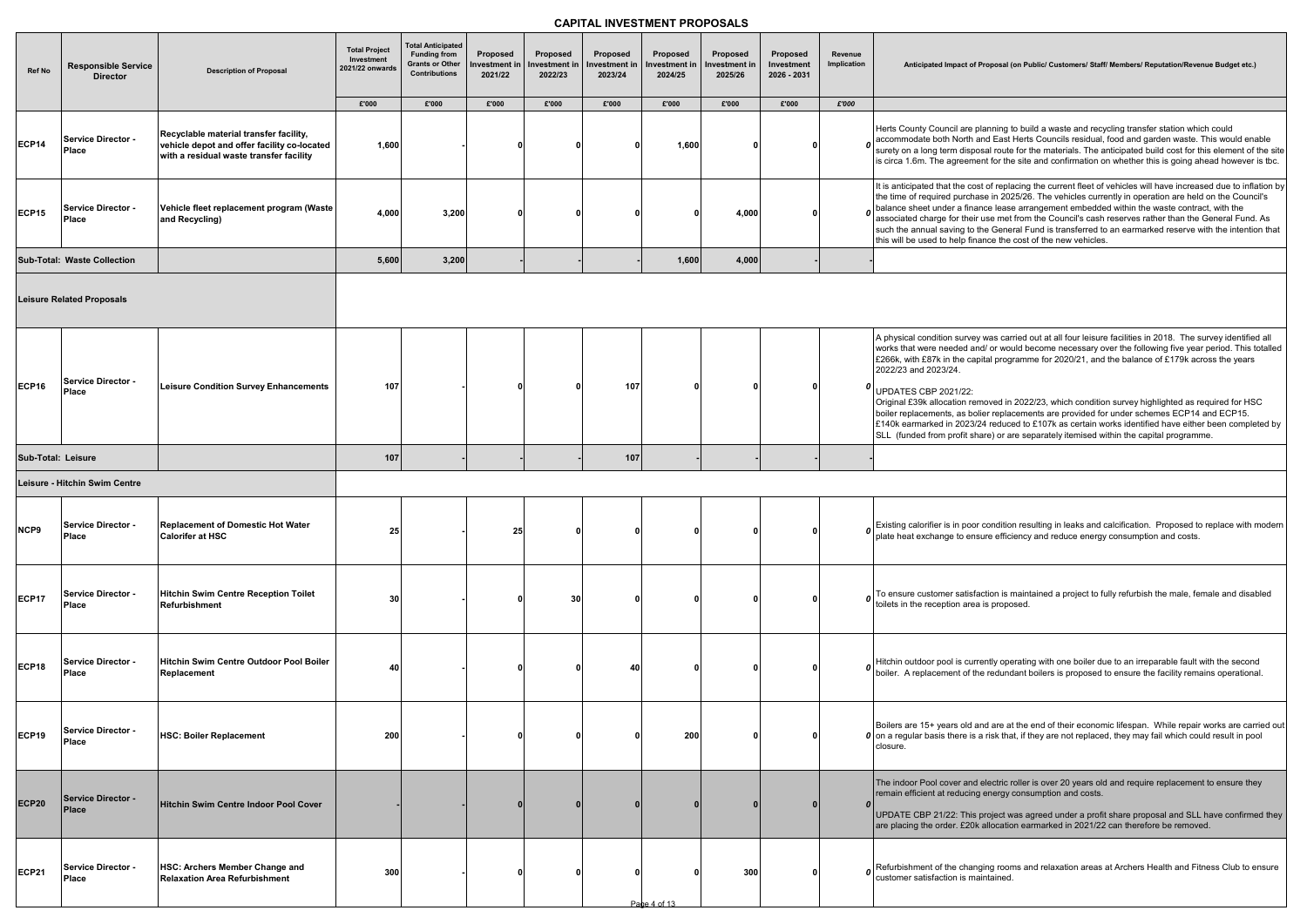| <b>Ref No</b>        | <b>Responsible Service</b><br><b>Director</b> | <b>Description of Proposal</b>                   | <b>Total Project</b><br>Investment<br>2021/22 onwards<br>£'000 | <b>Total Anticipated</b><br><b>Funding from</b><br><b>Grants or Other</b><br><b>Contributions</b><br>£'000 | Proposed<br>Investment in<br>2021/22<br>£'000 | Proposed<br>Investment ir<br>2022/23<br>£'000 | Proposed<br><b>Investment in</b><br>2023/24<br>£'000 | Proposed<br>Investment in<br>2024/25<br>£'000 | Proposed<br>Investment in<br>2025/26<br>£'000 | Proposed<br>Investment<br>2026 - 2031<br>£'000 | Revenue<br>Implication<br>£'000 | <b>Anticipated Impact of Pro</b>                                                                                                                                                  |
|----------------------|-----------------------------------------------|--------------------------------------------------|----------------------------------------------------------------|------------------------------------------------------------------------------------------------------------|-----------------------------------------------|-----------------------------------------------|------------------------------------------------------|-----------------------------------------------|-----------------------------------------------|------------------------------------------------|---------------------------------|-----------------------------------------------------------------------------------------------------------------------------------------------------------------------------------|
|                      |                                               |                                                  |                                                                |                                                                                                            |                                               |                                               |                                                      |                                               |                                               |                                                |                                 |                                                                                                                                                                                   |
| <b>ECP22</b>         | <b>Service Director -</b><br>Place            | HSC: Change Village Refurbishment                | 225                                                            |                                                                                                            | 0                                             |                                               | 0                                                    | O                                             |                                               | 225                                            |                                 | $\boldsymbol{o}$ Investment earmarked in 202<br>refurbished since 2005.                                                                                                           |
| <b>ECP23</b>         | <b>Service Director -</b><br><b>Place</b>     | HSC: Outdoor Pool Cover Replacement              | 30                                                             |                                                                                                            | n                                             |                                               | Ω                                                    | n                                             |                                               | 30                                             |                                 | <b>0</b> The outdoor pool covers are relevant pool covers are                                                                                                                     |
| <b>ECP24</b>         | <b>Service Director -</b><br>Place            | HSC: Fitness Equipment Replacement               | 300                                                            |                                                                                                            | -0                                            |                                               | 0                                                    | n                                             |                                               | 300                                            |                                 | $\boldsymbol{0}$ Investment earmarked in 202<br>maintain membership levels a                                                                                                      |
| <b>ECP25</b>         | <b>Service Director -</b><br><b>Place</b>     | HSC: Fitness Facility Refurbishment              | 50                                                             |                                                                                                            | 0                                             |                                               | O                                                    | n                                             |                                               | 50                                             |                                 | <b>0</b> Investment earmarked in 202<br>resistance fitness equipment                                                                                                              |
|                      | Sub-Total: Leisure - Hitchin Swim Centre      |                                                  | 1,200                                                          |                                                                                                            | 25                                            | 30 <sup>1</sup>                               | 40                                                   | 200                                           | 300                                           | 605                                            |                                 |                                                                                                                                                                                   |
| Leisure - Letchworth |                                               |                                                  |                                                                |                                                                                                            |                                               |                                               |                                                      |                                               |                                               |                                                |                                 |                                                                                                                                                                                   |
|                      |                                               |                                                  |                                                                |                                                                                                            |                                               |                                               |                                                      |                                               |                                               |                                                |                                 |                                                                                                                                                                                   |
| NCP10                | <b>Service Director -</b><br>Place            | NHLC Replacement of Sport Hall heating<br>system | 30                                                             |                                                                                                            | 30                                            | ŋ                                             | O                                                    | 0                                             |                                               | ŋ                                              |                                 | $\boldsymbol{o}$ The heating system in the specieve out of order and cannot be re                                                                                                 |
| <b>ECP26</b>         | Service Director -<br><b>Place</b>            | NHLC Refurbish Gym Floor                         | 50                                                             |                                                                                                            | 50                                            |                                               | 0                                                    | O                                             |                                               | U                                              |                                 | The gym floor was laid in 200<br>0 be repaired and requires repl<br>the flooring in the main gym a                                                                                |
| <b>ECP27</b>         | <b>Service Director -</b><br><b>Place</b>     | <b>NHLC Boiler Replacement</b>                   | 200                                                            |                                                                                                            | $\mathbf{0}$                                  | 200                                           | <sup>0</sup>                                         | n                                             |                                               | 0                                              | 0                               | The two boilers are 15+ years<br>out on a regular basis, howev<br>in a closure.<br>UPDATE CBP 21/22: The ins<br>pressure on the boilers. Offic<br>to defer £200k capital allocati |
| <b>ECP28</b>         | <b>Service Director -</b><br><b>Place</b>     | <b>NHLC Reception Toilet Refurbishment</b>       | 30                                                             |                                                                                                            |                                               | 30                                            | 0                                                    | n                                             |                                               |                                                |                                 | $\boldsymbol{0}$ To ensure customer satisfact<br>toilets in the reception area is                                                                                                 |
| <b>ECP29</b>         | <b>Service Director -</b><br>Place            | NHLC Dryside Changing Area                       | 100                                                            |                                                                                                            | -0                                            | 100                                           | O                                                    | O                                             |                                               |                                                |                                 | $\boldsymbol{o}$ To ensure customer satisfact<br>dry side changing areas is pre                                                                                                   |
| <b>ECP30</b>         | <b>Service Director -</b><br><b>Place</b>     | NHLC: Sauna Steam Refurbishment                  | 250                                                            |                                                                                                            | 0                                             |                                               | 250                                                  | 0                                             |                                               |                                                |                                 | $\boldsymbol{o}$ The steam and sauna area w<br>proposal to fully refurbish the                                                                                                    |

roposal (on Public/ Customers/ Staff/ Members/ Reputation/Revenue Budget etc.)

126/27. Full refurbishment of the change village, which has not been

the over 20 years old and require replacement to ensure they remain efficient at on and costs.

126/27. Replacement of the cardio and resistance fitness equipment to and ensure customer satisfaction.

126/27. Refurbishment of the gym area in preparation for the new cardio and

ports hall is over 15 years old and at the end of its economic life. It is currently repaired, therefore replacement is required.

 $006$ , after 13 years the floor has now come to the stage where it can no longer placing. To ensure customer satisfaction is maintained a full replacement of  $\frac{1}{1}$  and weights area is proposed.

irs old and are at the end of their economic lifespan. Repair works are carried ever there is a high risk if they are not replaced they may fail which could result

nstallation of a Combined Heat Power (CHP) unit in 2020 has reduced icers will review the Capital replacement project on an annual basis. Proposed ation in 2021/22 to 2022/23.

ction is maintained a project to fully refurbish the male, female and disabled is proposed.

ction is maintained a project to fully refurbish the male, female and disabled or oposed.

was last refurbished in 2006. To ensure customer satisfaction is maintained a e area is proposed.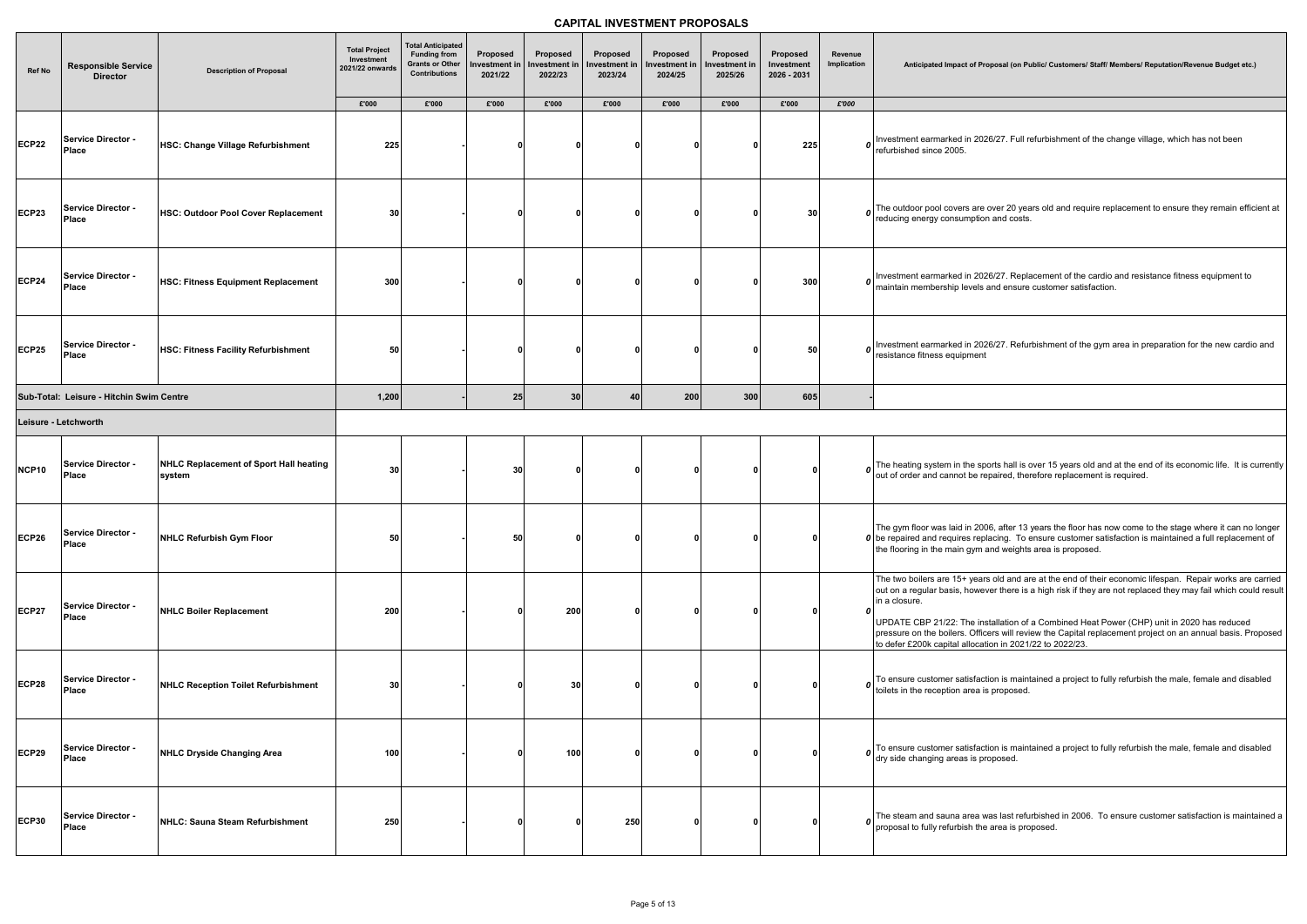| <b>Ref No</b> | <b>Responsible Service</b><br><b>Director</b> | <b>Description of Proposal</b>                                 | <b>Total Project</b><br>Investment<br>2021/22 onwards | <b>Total Anticipated</b><br><b>Funding from</b><br><b>Grants or Other</b><br><b>Contributions</b> | <b>Proposed</b><br>Investment in<br>2021/22 | Proposed<br>nvestment in<br>2022/23 | Proposed<br>nvestment in<br>2023/24 | Proposed<br>Investment ir<br>2024/25 | <b>Proposed</b><br>Investment in<br>2025/26 | Proposed<br>Investment<br>2026 - 2031 | Revenue<br>Implication | Anticipated Impact of Pro                                                                                                                                                             |
|---------------|-----------------------------------------------|----------------------------------------------------------------|-------------------------------------------------------|---------------------------------------------------------------------------------------------------|---------------------------------------------|-------------------------------------|-------------------------------------|--------------------------------------|---------------------------------------------|---------------------------------------|------------------------|---------------------------------------------------------------------------------------------------------------------------------------------------------------------------------------|
|               |                                               |                                                                | £'000                                                 | £'000                                                                                             | £'000                                       | £'000                               | £'000                               | £'000                                | £'000                                       | £'000                                 | £'000                  |                                                                                                                                                                                       |
| <b>ECP31</b>  | Service Director -<br><b>Place</b>            | NHLC: Interactive Water Feature                                | 120                                                   |                                                                                                   | 0                                           |                                     | 0                                   | n                                    |                                             | 120                                   |                        | Investment proposal earmark<br>satisfaction within our leisure<br>$\boldsymbol{0}$ play area for children of all ag<br>children to explore and discot<br>of water through channels an |
| <b>ECP32</b>  | <b>Service Director -</b><br>Place            | NHLC: Pool Flume Replacement                                   | 150                                                   |                                                                                                   |                                             |                                     | 0                                   |                                      |                                             | 150                                   |                        | Investment proposal earmark<br>$\boldsymbol{0}$ proposal to replace the fume<br>satisfaction for users of the le                                                                      |
| <b>ECP33</b>  | <b>Service Director -</b><br>Place            | Letchworth Outdoor Pool Boiler<br>Replacement                  | 40                                                    |                                                                                                   | 0                                           |                                     | 40                                  |                                      |                                             |                                       |                        | o Letchworth outdoor pool is cu<br>boiler. A replacement of the                                                                                                                       |
|               | Sub-Total: Leisure - Letchworth               |                                                                | 970                                                   |                                                                                                   | 80                                          | 330                                 | 290                                 |                                      |                                             | 270                                   |                        |                                                                                                                                                                                       |
|               | Leisure - Royston Leisure Centre              |                                                                |                                                       |                                                                                                   |                                             |                                     |                                     |                                      |                                             |                                       |                        |                                                                                                                                                                                       |
| NCP11         | Service Director -<br>Place                   | Solar Thermal Installation at Royston<br><b>Leisure Centre</b> | 50                                                    |                                                                                                   | 50                                          |                                     | 0                                   |                                      |                                             |                                       |                        | $\boldsymbol{o}$ Solar thermal technology can facilitate utility savings.                                                                                                             |
| <b>ECP34</b>  | Service Director -<br>Place                   | Royston Leisure Centre extension                               | 1,000                                                 | 170                                                                                               | 0                                           | 1,000                               | 0                                   | n                                    |                                             |                                       |                        | To extend the front of the Roy<br>increase the size of the fitnes<br>tbc and a recent latent demand s<br>undertaking the capital work t<br>increase their management f                |
| <b>ECP35</b>  | <b>Service Director -</b><br>Place            | Royston Leisure Centre Dry Side Toilet<br><b>Refurbishment</b> | 30                                                    |                                                                                                   |                                             | 30                                  | 0                                   |                                      |                                             |                                       |                        | $\boldsymbol{o}$ To ensure customer satisfact<br>dry side toilet areas is propos                                                                                                      |
| <b>ECP36</b>  | <b>Service Director -</b><br>Place            | Royston Leisure Centre Changing Village<br>Refurbishment       | 225                                                   |                                                                                                   | 0                                           | 225                                 | 0                                   |                                      |                                             |                                       |                        | $\boldsymbol{o}$ The change village is over 17<br>refurbishment of the change                                                                                                         |
| <b>ECP37</b>  | <b>Service Director -</b><br>Place            | RLC: Members Change Refurbishment                              | 150                                                   |                                                                                                   | 0                                           |                                     | 0                                   | 150                                  |                                             |                                       |                        | The members changing room<br>0 ensure customer satisfaction<br>areas is proposed.                                                                                                     |
| <b>ECP38</b>  | Service Director -<br>Place                   | RLC: Pool Hall Window Replacement                              |                                                       |                                                                                                   | 0                                           |                                     | 0                                   |                                      |                                             | $\bf{0}$                              | $\boldsymbol{0}$       | The pool hall windows are co<br>is proposed.<br>UPDATE CBP 2021/22: Rem<br>Carried out during closure pe                                                                              |
| <b>ECP39</b>  | Service Director -<br>Place                   | <b>RLC: Fitness Facility Refurbishment</b>                     | 50                                                    |                                                                                                   |                                             |                                     | 0                                   |                                      |                                             | 50                                    |                        | $\boldsymbol{0}$ Investment earmarked in 202<br>resistance fitness equipment.                                                                                                         |

#### roposal (on Public/ Customers/ Staff/ Members/ Reputation/Revenue Budget etc.)

rked for 2027/28. To ensure continued improvements and customer e facilities a project to transform the small pool into a highly interactive water age and ability groups is proposed. The proposed features for this area allow over their watery environment, and teaches them how to manipulate the flow nd interactive jets.

rked for 2028/29. The pool flume was installed in 1992 and due to its age a  $\stackrel{\cdot}{\text{e}}$  with a newer model is proposed. This will ensure continued customer leisure pool.

currently operating with one boiler due to an irreparable fault with the second boiler. A redundant boilers is proposed to ensure the facility remains operational.

In be utilised to heat the pool water, reducing the site's carbon footprint and

oyston Leisure Centre. This will provide a new multi functional room and ess room. The gym membership at Royston Leisure Centre is close to capacity survey demonstrated there is a demand to increase the size of this facility. By  $\kappa$  the Council will renegotiate the Leisure Management contract and SLL will fee to the Council.

ction is maintained a project to fully refurbish the male, female and disabled osed.

The change is old and has not been refurbished since opening in 2005. A full village is proposed to ensure customer satisfaction is maintained.

m is over 17 years old and has not refurbished since opening in 2005. To  $\alpha$  is maintained a proposal to fully refurbish the male, female and disabled

orroding due to age and corrosive atmosphere. A full replacement of windows

move original £80k allocation in 2025/26 as windows have been repaired. eriod.

126/27. Refurbishment of the gym area in preparation for the new cardio and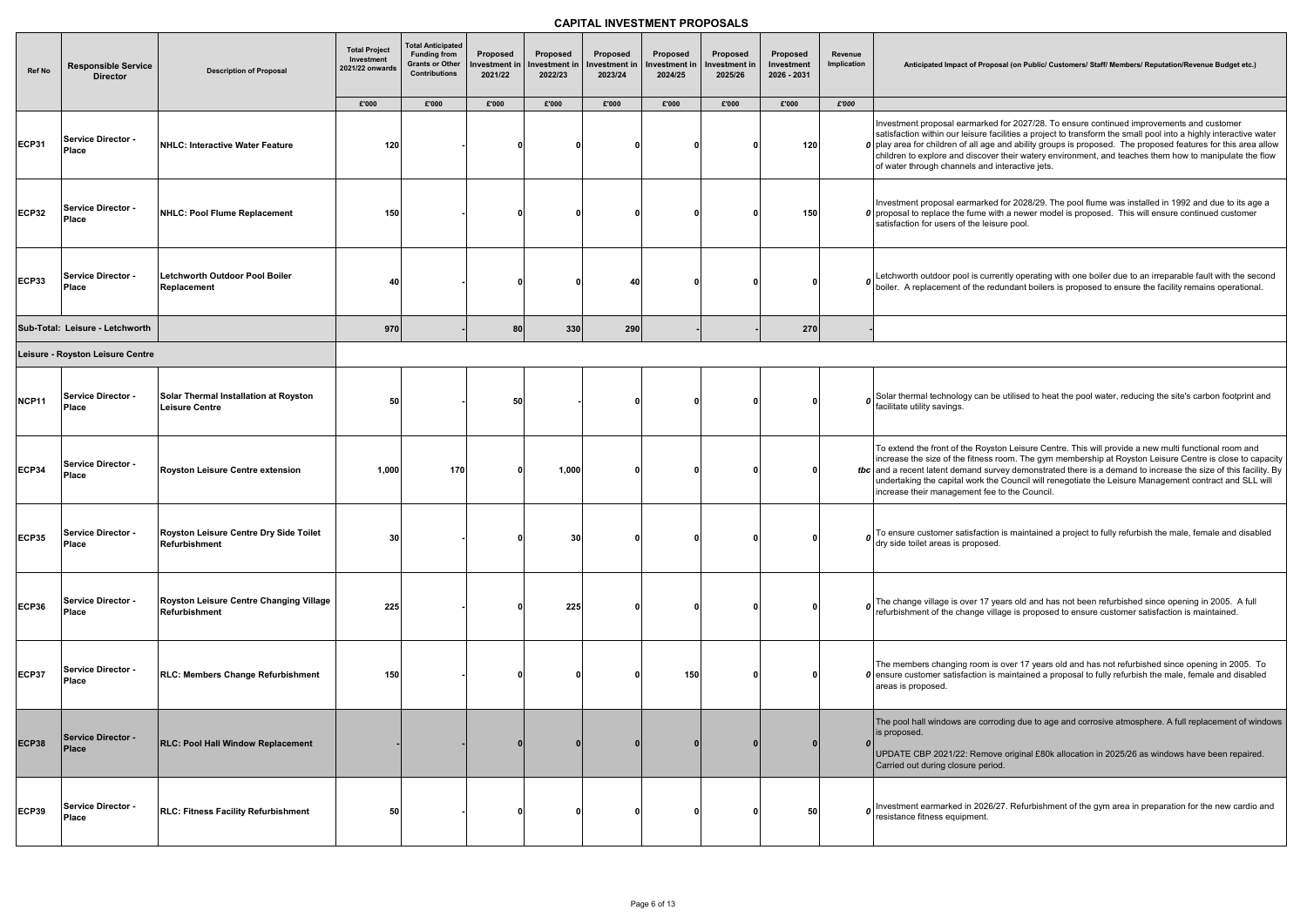**Anticipated Impact of Proposal (on Public/ Customers/ Staff/ Members/ Reputation/Revenue Budget etc.)**

126/27. Boilers are 15+ years old and are at the end of their economic lifespan. t on a regular basis, however there is a high risk that, if they are not replaced, sult in a closure.

126/27. Replacement of the cardio and resistance fitness equipment to s and customer satisfaction.

**bins into the town centre parks to increase the opportunities for recycling** 

IDC allotments through the installation of additional taps and increasing the Any increase in ongoing maintenance and water supply costs is anticipated to

Io not meet current FA standards and are in some cases dangerous due to the posts are repainted annually this only delays their deterioration. Normally eginning of the season on a need only basis based upon their condition - not if

sting policy to renovate a single play area annually to undertake a program of ach year. This technically would ensure that each play area is renovated on far exceeds manufacturer lifespan guidelines.

00k investment allocation earmarked in 2030/31.

Is fed system with a recirculating system as found at our other splashpads. the and help maintain good levels of water quality. Additionally this will help re on the surfacing which has caused significant injuries due to slipping in the

ound the common on a rotating program of works as per the Greenspace

nd the site are of an informal nature and are not currently compliant with hts. In order to minimise erosion of the existing footpath network the surfacing

| <b>Ref No</b>     | <b>Responsible Service</b><br><b>Director</b> | <b>Description of Proposal</b>              | <b>Total Project</b><br>Investment<br>2021/22 onwards | <b>Total Anticipated</b><br><b>Funding from</b><br><b>Grants or Other</b><br><b>Contributions</b> | Proposed<br>Investment in<br>2021/22 | Proposed<br>Investment in<br>2022/23 | Proposed<br>Investment in<br>2023/24 | Proposed<br>Investment in<br>2024/25 | Proposed<br>Investment in<br>2025/26 | Proposed<br>Investment<br>2026 - 2031 | Revenue<br>Implication | <b>Anticipated Impact of Propo</b>                                                                                                     |
|-------------------|-----------------------------------------------|---------------------------------------------|-------------------------------------------------------|---------------------------------------------------------------------------------------------------|--------------------------------------|--------------------------------------|--------------------------------------|--------------------------------------|--------------------------------------|---------------------------------------|------------------------|----------------------------------------------------------------------------------------------------------------------------------------|
|                   |                                               |                                             | £'000                                                 | £'000                                                                                             | £'000                                | £'000                                | £'000                                | £'000                                | £'000                                | £'000                                 | £'000                  |                                                                                                                                        |
| <b>ECP40</b>      | <b>Service Director -</b><br>Place            | <b>RLC: Boiler Replacement</b>              | 100                                                   |                                                                                                   |                                      | $\bf{0}$                             | n                                    | O                                    | n                                    | 100                                   |                        | Investment earmarked in 2026/<br>0 Repair works are carried out on<br>they may fail which could result                                 |
| <b>ECP41</b>      | Service Director -<br>Place                   | <b>RLC: Fitness Equipment Replacement</b>   | 150                                                   |                                                                                                   |                                      | 0                                    |                                      | o                                    |                                      | 150                                   | $\boldsymbol{0}$       | Investment earmarked in 2026/<br>maintain membership levels an                                                                         |
|                   | Sub-Total: Leisure - Royston Leisure Centre   |                                             | 1,755                                                 | 170                                                                                               | 50                                   | 1,255                                |                                      | 150                                  |                                      | 300                                   |                        |                                                                                                                                        |
|                   | <b>Green Space Developments</b>               |                                             |                                                       |                                                                                                   |                                      |                                      |                                      |                                      |                                      |                                       |                        |                                                                                                                                        |
| <b>NCP12</b>      | Service Director -<br>Place                   | <b>Park Recycling Litter Bins</b>           | 25                                                    |                                                                                                   | 25                                   | 0                                    |                                      | ŋ                                    |                                      |                                       |                        | <b>0</b> Introduction of recycling litter bir                                                                                          |
| NCP <sub>13</sub> | Service Director -<br><b>Place</b>            | <b>Allotments Water Supply Improvements</b> | 10                                                    |                                                                                                   |                                      | 10                                   | O                                    | ŋ                                    |                                      |                                       |                        | Improve water supply to NHDC<br>0 water pressure at every tap. An<br>be marginal.                                                      |
| <b>ECP42</b>      | Service Director -<br><b>Place</b>            | Football Goal Replacement Programme         | 15                                                    |                                                                                                   |                                      | 15                                   | O                                    | 0                                    |                                      |                                       | $\boldsymbol{0}$       | The existing football goals do no<br>corrosion or misuse. While the<br>posts are replaced at the begin<br>they meet FA standards.      |
| ECP43             | <b>Service Director -</b><br>Place            | Playground Renovation District Wide         | 1,800                                                 |                                                                                                   | 180                                  | 180                                  | 180                                  | 180                                  | 180                                  | 900                                   |                        | Moving forward from the existin<br>undertaking two locations each<br>0 an 18 year cycle which still far e<br>UPDATE CBP 2021/22: £180k |
|                   | Sub-Total: Green Space Developments           |                                             | 1,850                                                 |                                                                                                   | 205                                  | 205                                  | 180                                  | 180                                  | 180                                  | 900                                   |                        |                                                                                                                                        |
|                   | <b>Green Space Developments - Baldock</b>     |                                             |                                                       |                                                                                                   |                                      |                                      |                                      |                                      |                                      |                                       |                        |                                                                                                                                        |
| <b>ECP44</b>      | <b>Service Director -</b><br>Place            | <b>Avenue Park Splash Pad</b>               | 70                                                    |                                                                                                   |                                      | $\bf{0}$                             | 70                                   | ŋ                                    |                                      |                                       | Ω                      | To replace the existing mains fe<br>This will reduce water usage an<br>reduce the problems of algae of<br>past.                        |
| ECP45             | <b>Service Director -</b><br>Place            | <b>Ivel Springs Footpaths</b>               | 10                                                    |                                                                                                   |                                      | 10                                   |                                      | ŋ                                    | n                                    |                                       |                        | $\boldsymbol{o}$ To renovate the footpath around<br>action plan for the site.                                                          |
| <b>ECP46</b>      | Service Director -<br><b>Place</b>            | <b>Weston Hills LNR Footpath Renovation</b> | 20                                                    |                                                                                                   |                                      | 20                                   |                                      | 0                                    |                                      |                                       |                        | Many of the footpaths around th<br>$\boldsymbol{0}$ disability access requirements.<br>needs updating and renovating.                  |
|                   | Sub-Total: Green Space Developments - Baldock |                                             | 100                                                   |                                                                                                   |                                      | 30                                   | 70                                   |                                      |                                      |                                       |                        |                                                                                                                                        |
|                   | <b>Green Space Developments - Great Ashby</b> |                                             |                                                       |                                                                                                   |                                      |                                      |                                      |                                      |                                      |                                       |                        |                                                                                                                                        |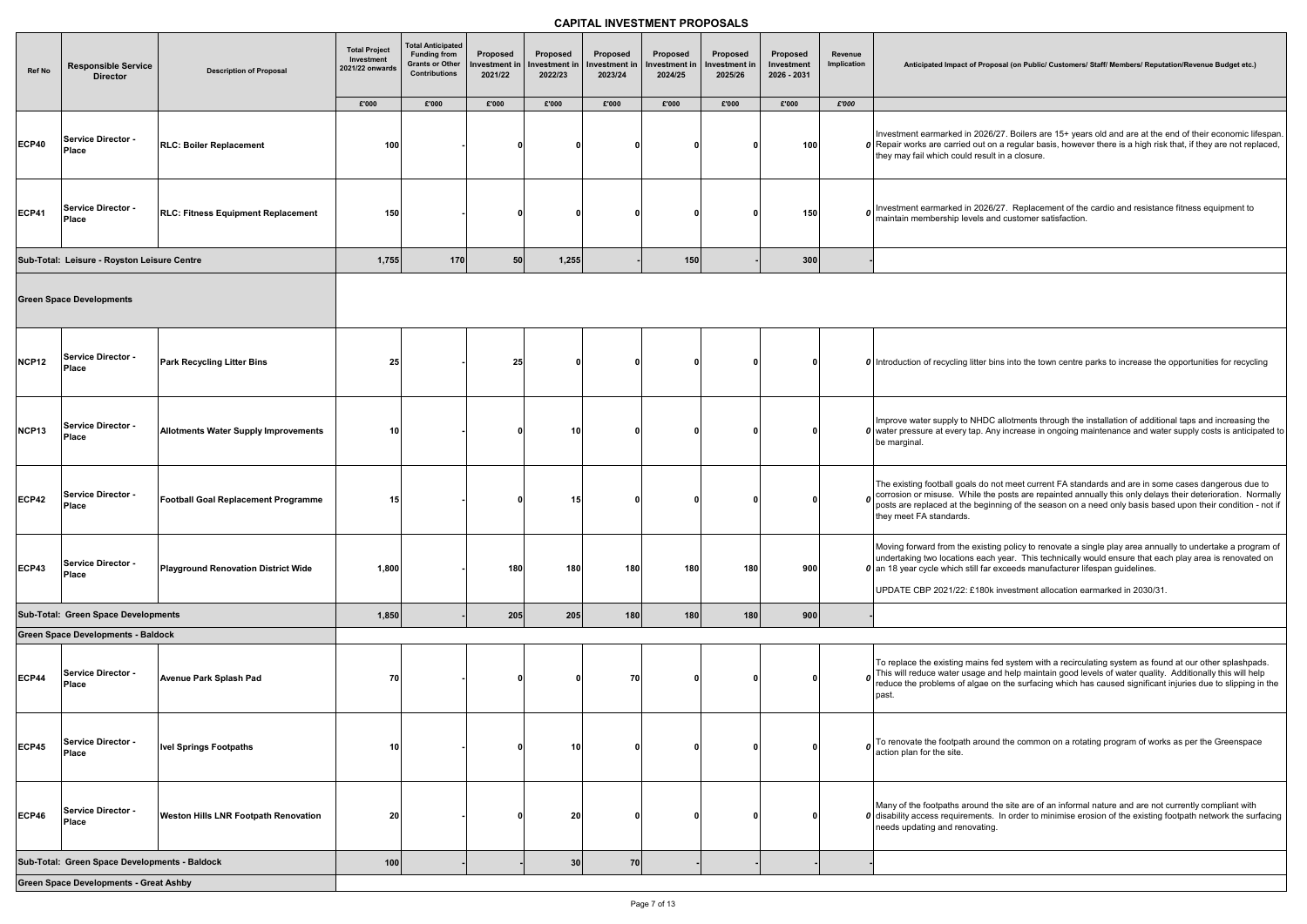| <b>Ref No</b> | <b>Responsible Service</b><br><b>Director</b>     | <b>Description of Proposal</b>                          | <b>Total Project</b><br>Investment<br>2021/22 onwards | <b>Total Anticipated</b><br><b>Funding from</b><br><b>Grants or Other</b><br><b>Contributions</b> | Proposed<br>Investment in<br>2021/22 | Proposed<br>Investment in<br>2022/23 | Proposed<br>Investment in<br>2023/24 | Proposed<br>Investment in<br>2024/25 | Proposed<br>Investment in<br>2025/26 | Proposed<br>Investment<br>2026 - 2031 | Revenue<br>Implication | <b>Anticipated Impact of Pro</b>                             |
|---------------|---------------------------------------------------|---------------------------------------------------------|-------------------------------------------------------|---------------------------------------------------------------------------------------------------|--------------------------------------|--------------------------------------|--------------------------------------|--------------------------------------|--------------------------------------|---------------------------------------|------------------------|--------------------------------------------------------------|
|               |                                                   |                                                         | £'000                                                 | £'000                                                                                             | £'000                                | £'000                                | £'000                                | £'000                                | £'000                                | £'000                                 | £'000                  |                                                              |
| NCP14         | Service Director -<br><b>Place</b>                | <b>Great Ashby District Park safety and</b><br>security | 20 <sub>1</sub>                                       |                                                                                                   | 20                                   |                                      |                                      |                                      |                                      |                                       |                        | To address ongoing anti-socia<br>power automatic gate (adapt |
|               | Sub-Total: Green Space Developments - Great Ashby |                                                         | 20 <sup>1</sup>                                       |                                                                                                   | 20 <sub>l</sub>                      |                                      |                                      |                                      |                                      |                                       |                        |                                                              |

**Anticipated Impact of Proposal (on Public/ Customers/ Staff/ Members/ Reputation/Revenue Budget etc.)**

 $\ddot{\text{r}}$ ial behaviour issues within the park, installation of electric power supply to t existing solar powered gate) and provide lighting in the car park.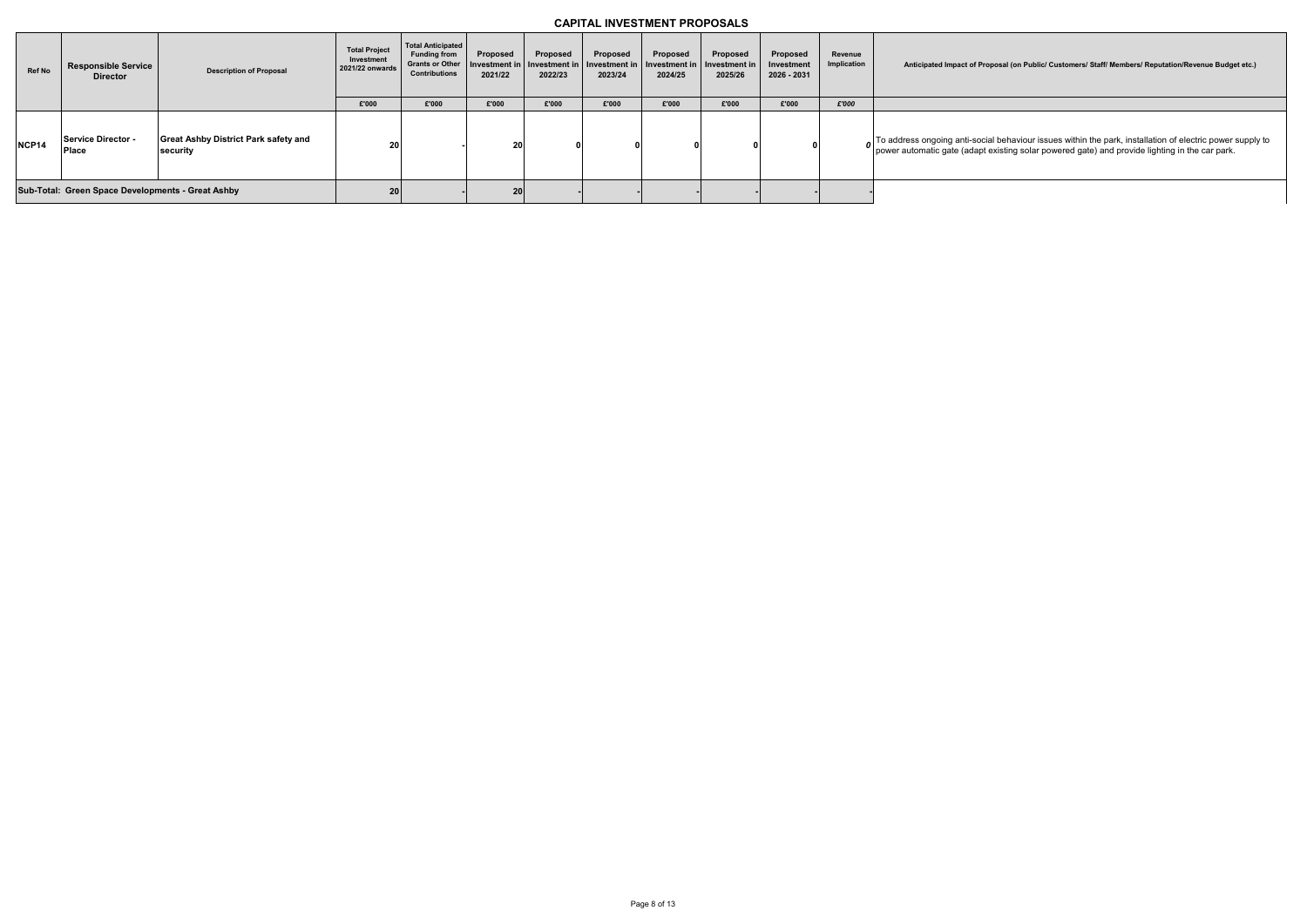**Anticipated Impact of Proposal (on Public/ Customers/ Staff/ Members/ Reputation/Revenue Budget etc.)**

ted as a project for 2016/17 in the Council's adopted Green Space - 2019. The project was slipped into 2017/18 pending the outcome of the v. Following the review, this project is now earmarked for 2020/21 in the ace Management Strategy 2017 - 2021. The project is dependent on securing d/or external grants. In the review, the pavilion was identified as being beyond

 $\frac{1}{2}$  Dosed to defer £300k allocation in 2021/22 to 2022/23.

oduced 4 years ago and use the same systems to maintain water quality. and require replacement of the filter media and uv systems to ensure that

f date and potentially dangerous lighting around the gardens and replace with ficantly improve personal safety of the public.

und the common on a rotating program of works as per the Greenspace

grading and becoming uneven and would be greatly enhanced if the  $\sigma$  a uniform standard throughout the site. The formal gates and railings off I of investment to ensure they remain safe, fit for purpose and of an location.

were removed from the Greenspace Strategy and the identified works have g for the renewal of the Greenspace Management Strategy in 2021.Many of and becoming uneven. As many of the visitors to the cemetery are elderly Additionally the aesthetic appearance of the cemetery would be greatly ere brought up to a uniform standard throughout the site. Due to other resources this is planned for 2024/25. In the meantime urgent repairs will be ncy basis.

ase in estimated investment from £30k to £40k due to further deterioration in

dens are now over 10 years old since the site was renovated with support of a in the plant room is now well worn and is in need of renewal.

ease in estimated investment from £33k to £35k as further deterioration has ient.

were removed from the Greenspace Strategy and the identified works have f the footpaths are degrading and becoming uneven. As many of the visitors his poses a significant risk. Additionally the aesthetic appearance of the hanced if the footpaths were brought up to a uniform standard throughout

ors the existing footpath network through the site are wearing out this program rogram over a period of time to maintain current standards.

| <b>Ref No</b> | <b>Responsible Service</b><br><b>Director</b> | <b>Description of Proposal</b>                               | <b>Total Project</b><br>Investment<br>2021/22 onwards<br>£'000 | <b>Total Anticipated</b><br><b>Funding from</b><br><b>Grants or Other</b><br><b>Contributions</b><br>£'000 | Proposed<br>Investment in<br>2021/22 | Proposed<br>Investment in<br>2022/23<br>£'000 | Proposed<br>Investment in<br>2023/24 | Proposed<br>Investment in<br>2024/25<br>£'000 | Proposed<br>Investment in<br>2025/26<br>£'000 | Proposed<br>Investment<br>2026 - 2031<br>£'000 | Revenue<br><b>Implication</b><br>£'000 | <b>Anticipated Impact of Pro</b>                                                                                                                                                                                                                                           |
|---------------|-----------------------------------------------|--------------------------------------------------------------|----------------------------------------------------------------|------------------------------------------------------------------------------------------------------------|--------------------------------------|-----------------------------------------------|--------------------------------------|-----------------------------------------------|-----------------------------------------------|------------------------------------------------|----------------------------------------|----------------------------------------------------------------------------------------------------------------------------------------------------------------------------------------------------------------------------------------------------------------------------|
|               | <b>Green Space Developments - Hitchin</b>     |                                                              |                                                                |                                                                                                            | £'000                                |                                               | £'000                                |                                               |                                               |                                                |                                        |                                                                                                                                                                                                                                                                            |
| <b>ECP47</b>  | Service Director -<br><b>Place</b>            | <b>Walsworth Common Pavilion -</b><br>contribution to scheme | 300                                                            | 287                                                                                                        |                                      | 300                                           | 0                                    |                                               |                                               |                                                |                                        | This project was originally list<br>Management Strategy 2014 -<br>Green Space Strategy review<br>Council's adopted Green Spa<br>section 106 contributions and<br>economic repair.<br>UPDATE CBP 2021/22: Prop                                                              |
| <b>ECP48</b>  | Service Director -<br>Place                   | <b>Bancroft and Priory Splash Pads</b>                       | 35                                                             |                                                                                                            |                                      |                                               | O                                    | 35                                            |                                               | o                                              |                                        | These two systems were intro<br>$\boldsymbol{0}$ Over time the systems wear a<br>they remain effective.                                                                                                                                                                    |
| <b>ECP49</b>  | Service Director -<br><b>Place</b>            | <b>Bancroft Lighting</b>                                     | 45                                                             |                                                                                                            | 0                                    |                                               | 45                                   |                                               |                                               | o                                              | 0                                      | To remove the existing out of<br>new items. This would signif                                                                                                                                                                                                              |
| <b>ECP50</b>  | <b>Service Director -</b><br><b>Place</b>     | <b>Oughtonhead Common Footpaths</b>                          | 20                                                             |                                                                                                            | -0                                   |                                               | 20                                   |                                               |                                               | n                                              | $\boldsymbol{0}$                       | To renovate the footpath aror<br>action plan for the site.                                                                                                                                                                                                                 |
| <b>ECP51</b>  | Service Director -<br>Place                   | Ransoms Rec Footpaths, Gates and<br>Railing                  | 30                                                             |                                                                                                            | -0                                   | 10                                            | 20                                   | n                                             |                                               | Ω                                              | $\boldsymbol{o}$                       | Many of the footpaths are de<br>footpaths were brought up to<br>Nightingale Road are in need<br>appropriate standard for the I                                                                                                                                             |
| <b>ECP52</b>  | Service Director -<br><b>Place</b>            | <b>St Johns Cemetery Footpath</b>                            | 40                                                             |                                                                                                            | 0                                    |                                               | 0                                    | 40                                            |                                               | <sup>0</sup>                                   | 0                                      | Previous investment options<br>not been delivered. Planning<br>the footpaths are degrading a<br>this poses a significant risk.<br>enhanced if the footpaths we<br>priorities and limited staffing<br>completed on an adhoc urge<br>UPDATE CBP 2021/22: Incre<br>condition, |
|               | Sub-Total: Green Space Developments - Hitchin |                                                              | 470                                                            | 287                                                                                                        |                                      | 310                                           | 85                                   | 75                                            |                                               |                                                |                                        |                                                                                                                                                                                                                                                                            |
|               | <b>Green Space Developments - Letchworth</b>  |                                                              |                                                                |                                                                                                            |                                      |                                               |                                      |                                               |                                               |                                                |                                        |                                                                                                                                                                                                                                                                            |
| <b>ECP53</b>  | Service Director -<br><b>Place</b>            | <b>Howard Gardens Splashpad</b>                              | 35                                                             |                                                                                                            |                                      | 35                                            | 0                                    |                                               |                                               | 0                                              | 0                                      | The facilities at Howard Gard<br>HLF Grant. The equipment in<br>UPDATE CBP 2021/22: Incre<br>increased cost of refurbishm                                                                                                                                                  |
| <b>ECP54</b>  | Service Director -<br>Place                   | <b>Ickneild Way Cemetery Footpaths</b>                       | 50                                                             |                                                                                                            | 50                                   |                                               | 0                                    |                                               |                                               |                                                |                                        | Previous investment options<br>not been delivered. Many of<br>$\boldsymbol{0}$ to the cemetery are elderly th<br>cemetery would be greatly er<br>the site.                                                                                                                 |
| <b>ECP55</b>  | Service Director -<br>Place                   | <b>Wilbury Hills Cemetery Footpaths</b>                      | 60                                                             |                                                                                                            | 10                                   |                                               | 10                                   | 10                                            |                                               | 30                                             |                                        | $\boldsymbol{o}$ Due to high volumes of visito<br>will support an investment pro                                                                                                                                                                                           |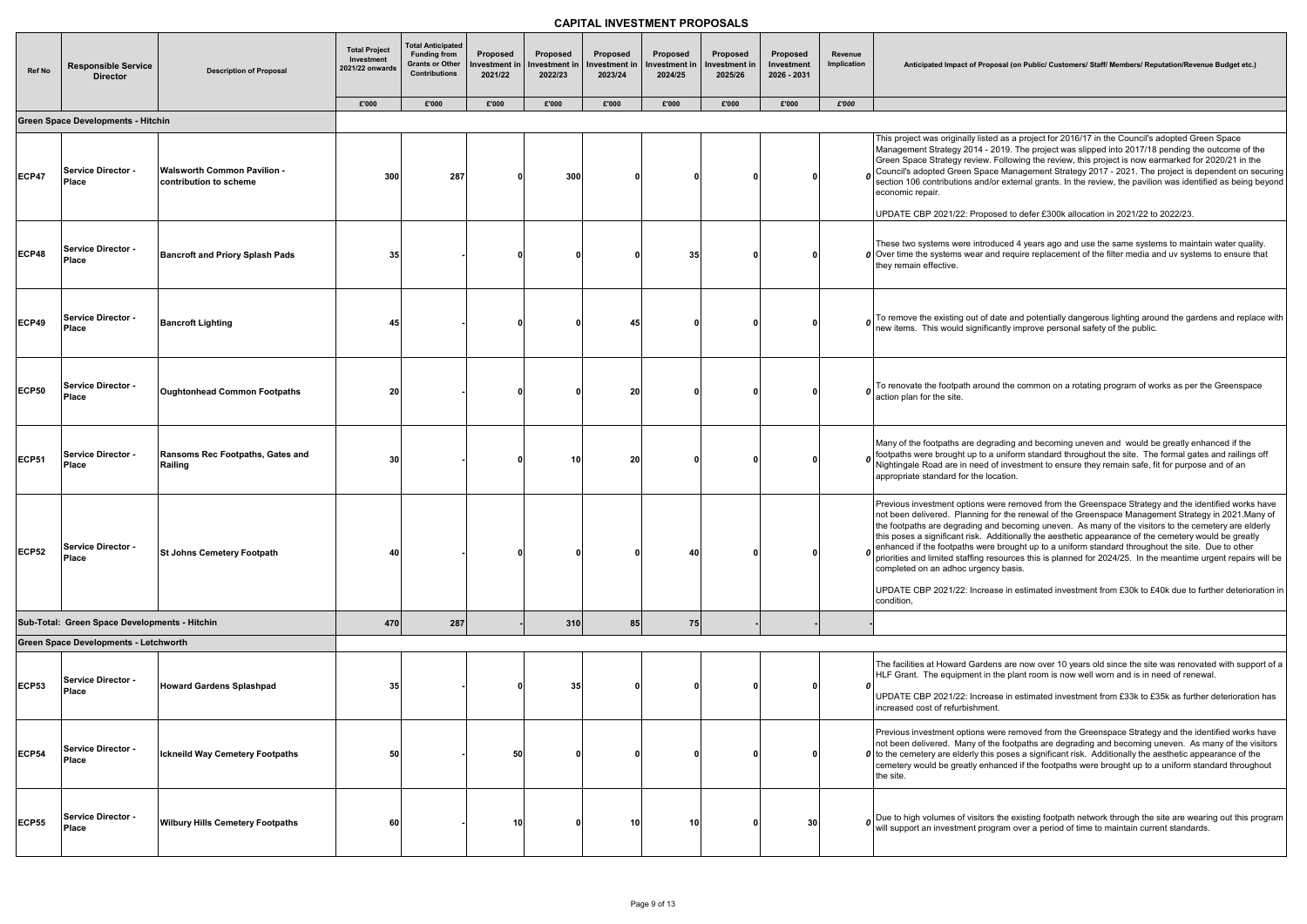**Anticipated Impact of Proposal (on Public/ Customers/ Staff/ Members/ Reputation/Revenue Budget etc.)**

th around the common on a rotating program of works as per the Greenspace

e new facility at Norton Common the existing item at Newmarket Road is in ating at the same time now the site is becoming more popular access into the nd formalising.

rease in investment from £60k to £90k. Officers are seeking to identify whether I to support the scale of the revised project.

nead is no longer fit for purpose. Objects from the collection are being held in rages and dilapidated structures which are increasingly posing a health and project will involve relocating parts of the museum collection whilst the  $\frac{1}{2}$  mentioned and a new purpose built storage unit is built on the site. se of space saving roller racking, climate controlled spaces for fragile items of mount of office space for museum staff to utilise when on site. This office nder supervision to assist with third party research such as students or lested is an initial estimate, extrapolated from previous external costing ige unit on the site. It is the opinion of officers however, that a larger site would prage facilities and more costing work will need to be undertaken to provide a he development. The completion of this work would see the former Hitchin iseum sites be completely cleared of museum storage.

In changes and to support the new ways of working, the strategy being be for all officers to have a laptop, instead of a PC, that will be used for both se. The laptops will support soft telephony, meaning that the Council won't one handsets that are reaching end of life at an approximate cost of £63K. The ed to facilitate associated revenue savings in the form of telephone call and potentially additional rental income from the reduction in office space es. The requested resource is additional to that requested for the Laptop -2) and will allow the roll-out of laptops to all officers.

Council Members in 2020 to support the new ways of working during the ment will ensure that the equipment is fit for purpose and that the software is ons.

Council Offices, Hitchin Town Hall/ North Hertfordshire Museum and of the ongoing Transformation programme, the upgrade will ensure staff and net access via their laptops when operating from these Council buildings.

nference solutions into 8 of the meeting rooms across the DCO for future

| Ref No       | <b>Responsible Service</b><br><b>Director</b>    | <b>Description of Proposal</b>                                                                   | <b>Total Project</b><br>Investment<br>2021/22 onwards<br>£'000 | <b>Total Anticipated</b><br><b>Funding from</b><br><b>Grants or Other</b><br><b>Contributions</b><br>£'000 | Proposed<br>nvestment in<br>2021/22<br>£'000 | Proposed<br>าvestment in<br>2022/23<br>£'000 | Proposed<br>าvestment in<br>2023/24<br>£'000 | Proposed<br>Investment i<br>2024/25<br>£'000 | Proposed<br>าvestment in<br>2025/26<br>£'000 | Proposed<br>Investment<br>2026 - 2031<br>£'000 | Revenue<br>Implication<br>£'000 | Anticipated Impact of Pr                                                                                                                                                                                                                                                                                                                                                                    |
|--------------|--------------------------------------------------|--------------------------------------------------------------------------------------------------|----------------------------------------------------------------|------------------------------------------------------------------------------------------------------------|----------------------------------------------|----------------------------------------------|----------------------------------------------|----------------------------------------------|----------------------------------------------|------------------------------------------------|---------------------------------|---------------------------------------------------------------------------------------------------------------------------------------------------------------------------------------------------------------------------------------------------------------------------------------------------------------------------------------------------------------------------------------------|
| ECP56        | Service Director -<br>Place                      | <b>Norton Common Footpaths</b>                                                                   | 10                                                             |                                                                                                            | 0                                            |                                              | 10                                           |                                              |                                              | 0                                              |                                 | To renovate areas of footpat<br>action plan for the site.                                                                                                                                                                                                                                                                                                                                   |
|              | Sub-Total: Green Space Developments - Letchworth |                                                                                                  | 155                                                            |                                                                                                            | 60                                           | 35                                           | 20                                           | 10                                           |                                              | 30 <sub>2</sub>                                |                                 |                                                                                                                                                                                                                                                                                                                                                                                             |
|              | <b>Green Space Developments - Royston</b>        |                                                                                                  |                                                                |                                                                                                            |                                              |                                              |                                              |                                              |                                              |                                                |                                 |                                                                                                                                                                                                                                                                                                                                                                                             |
| ECP57        | Service Director -<br><b>Place</b>               | Newmarket Road Royston Skatepark and<br><b>Access</b>                                            | 90                                                             |                                                                                                            | 0                                            |                                              | 90                                           |                                              |                                              | 0                                              |                                 | Following the success of the<br>need of renovation and upda<br>$\boldsymbol{o}$ site requires improvement are<br>UPDATE CBP 2021/22: Incr<br>S106 funding can be applied                                                                                                                                                                                                                    |
|              | Sub-Total: Green Space Developments - Royston    |                                                                                                  | 90                                                             |                                                                                                            |                                              |                                              | 90                                           |                                              |                                              |                                                |                                 |                                                                                                                                                                                                                                                                                                                                                                                             |
|              | <b>Museum and Arts Development</b>               |                                                                                                  |                                                                |                                                                                                            |                                              |                                              |                                              |                                              |                                              |                                                |                                 |                                                                                                                                                                                                                                                                                                                                                                                             |
| ECP58        | Service Director -<br>Commercialisation          | <b>Museum Storage Solution</b>                                                                   | 1,100                                                          |                                                                                                            | 1,100                                        | O                                            |                                              |                                              |                                              | 0                                              | $\mathbf{a}$                    | The Museum Store in Burym<br>make shift storage units, gar<br>safety risk to our staff. This p<br>previously mentioned storage<br>The storage unit will compris<br>the collection and a small an<br>space could also be used un<br>historians. The amount reque<br>exercises on a smaller stora<br>future proof the museum sto<br>more precise quotation for th<br>Museum and Letchworth Mu |
|              | Sub-Total: Museum and Arts Development           |                                                                                                  | 1,100                                                          |                                                                                                            | 1,100                                        |                                              |                                              |                                              |                                              |                                                |                                 |                                                                                                                                                                                                                                                                                                                                                                                             |
| IT Schemes:  |                                                  |                                                                                                  |                                                                |                                                                                                            |                                              |                                              |                                              |                                              |                                              |                                                |                                 |                                                                                                                                                                                                                                                                                                                                                                                             |
| <b>NCP15</b> | Service Director -<br><b>Customers</b>           | <b>Laptop Purchases for Officers</b>                                                             | 220                                                            |                                                                                                            | 55                                           |                                              |                                              | 55                                           |                                              | 110                                            | tbc                             | As part of the Transformation<br>proposed going forward will I<br>Home Working and Office us<br>have to replace 250 telephor<br>investment is also anticipate<br>charges, DCO energy costs<br>required for Council purpose<br>Refresh Programme (ECP72                                                                                                                                      |
| NCP16        | Service Director -<br><b>Customers</b>           | Member Laptops - Refresh Programme                                                               | 180                                                            |                                                                                                            | 0                                            |                                              | 60                                           |                                              |                                              | 120                                            |                                 | Laptops were purchased for<br>0 pandemic. Periodic replacen<br>compliant with PSN regulatic                                                                                                                                                                                                                                                                                                 |
| NCP17        | <b>Service Director -</b><br><b>Customers</b>    | WiFi Upgrade                                                                                     | 40                                                             |                                                                                                            | 0                                            |                                              | n                                            |                                              | 40                                           | $\mathbf{0}$                                   |                                 | WiFi upgrade within District (<br><b>0</b> Buntingford Depot. As part of<br>Members will have full Intern                                                                                                                                                                                                                                                                                   |
| NCP18        | Service Director -<br><b>Customers</b>           | <b>Conference Calling Solutions in Large</b><br><b>Meeting Rooms at District Council Offices</b> | 35                                                             |                                                                                                            | 35                                           |                                              | 0                                            | n                                            |                                              |                                                |                                 | Installation of Audio and Cor<br>video and conference calls.                                                                                                                                                                                                                                                                                                                                |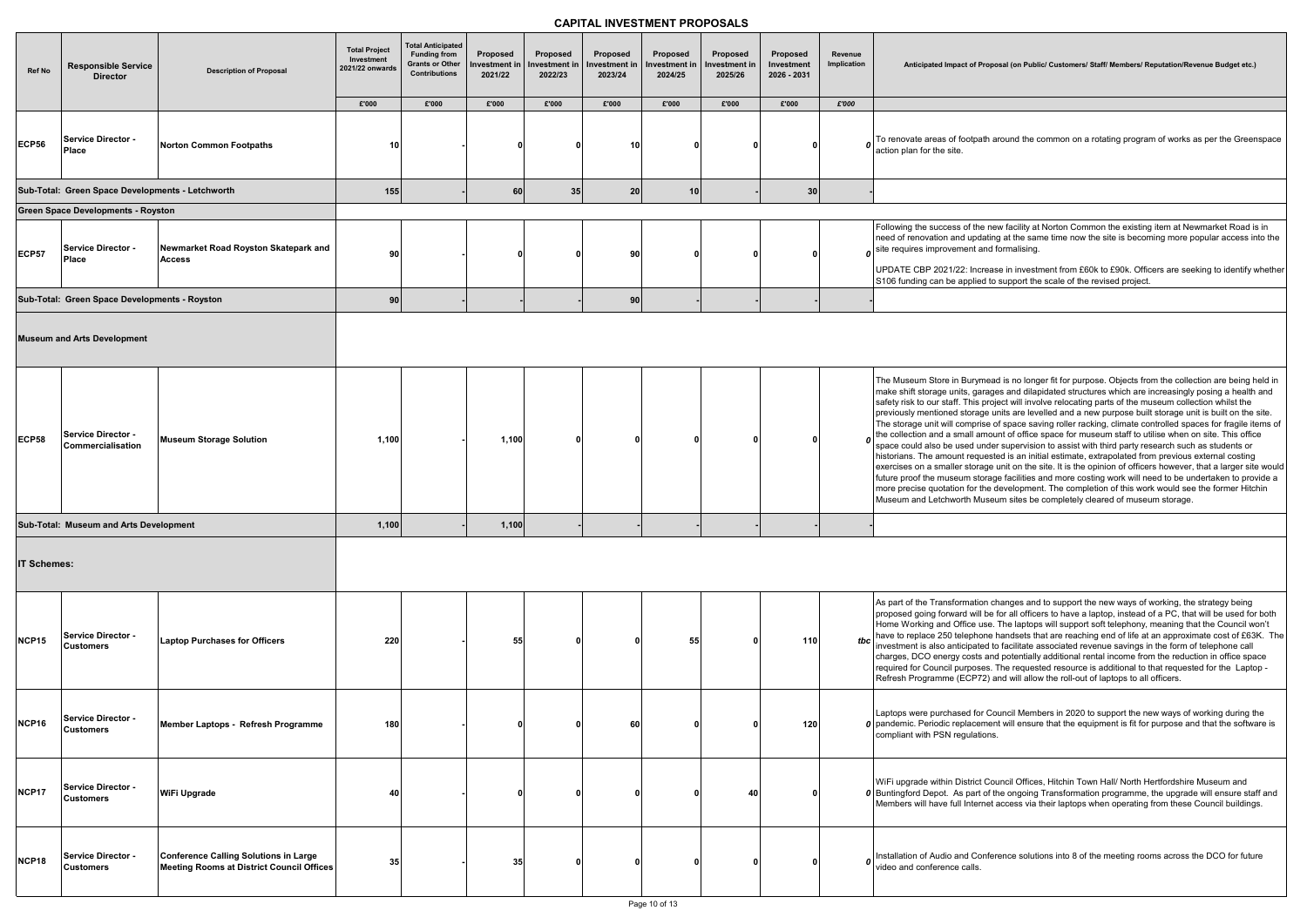| <b>Ref No</b> | <b>Responsible Service</b><br><b>Director</b> | <b>Description of Proposal</b>                       | <b>Total Project</b><br>Investment<br>2021/22 onwards | <b>Total Anticipated</b><br><b>Funding from</b><br><b>Grants or Other</b><br><b>Contributions</b> | Proposed<br>Investment in<br>2021/22 | Proposed<br>Investment i<br>2022/23 | Proposed<br>nvestment in<br>2023/24 | Proposed<br>Investment in<br>2024/25 | Proposed<br>nvestment in<br>2025/26 | Proposed<br>Investment<br>2026 - 2031 | Revenue<br>Implication | Anticipated Impact of Pr                                                                                                                                                                                                                                                                          |
|---------------|-----------------------------------------------|------------------------------------------------------|-------------------------------------------------------|---------------------------------------------------------------------------------------------------|--------------------------------------|-------------------------------------|-------------------------------------|--------------------------------------|-------------------------------------|---------------------------------------|------------------------|---------------------------------------------------------------------------------------------------------------------------------------------------------------------------------------------------------------------------------------------------------------------------------------------------|
|               |                                               |                                                      | £'000                                                 | £'000                                                                                             | £'000                                | £'000                               | £'000                               | £'000                                | £'000                               | £'000                                 | £'000                  |                                                                                                                                                                                                                                                                                                   |
| <b>ECP59</b>  | <b>Service Director -</b><br><b>Customers</b> | Back-up Diesel 40 KVA Generator (DCO)                | 25                                                    |                                                                                                   |                                      |                                     | 25                                  |                                      |                                     |                                       |                        | As part of Business Continui<br>2015/16. The proposed inve                                                                                                                                                                                                                                        |
| <b>ECP60</b>  | <b>Service Director -</b><br><b>Customers</b> | <b>Additional Data Backup Storage</b>                | 74                                                    |                                                                                                   |                                      | 15 <sub>l</sub>                     |                                     | 18                                   |                                     | 41                                    | n                      | As the amount of data being<br>additional storage to cope w                                                                                                                                                                                                                                       |
| <b>ECP61</b>  | Service Director -<br><b>Customers</b>        | <b>CCTV at DCO &amp; Hitchin Town Hall</b>           | 15                                                    |                                                                                                   |                                      |                                     | 15                                  |                                      |                                     | $\Omega$                              | 0                      | Replace the existing CCTV<br>enhanced images. The cam                                                                                                                                                                                                                                             |
| <b>ECP62</b>  | <b>Service Director -</b><br><b>Customers</b> | Data Switch Upgrade                                  | 74                                                    |                                                                                                   |                                      | 15                                  | 0                                   | 18                                   |                                     | 41                                    |                        | The main data switch within<br>0 packets moving between the<br>ensure that these are update                                                                                                                                                                                                       |
| <b>ECP63</b>  | Service Director -<br><b>Customers</b>        | DR Hardware Refresh Inc UPS Battery Pk<br>(Unit 3)   | 115                                                   |                                                                                                   |                                      |                                     | 55                                  |                                      |                                     | 60                                    |                        | Hardware upgrade within the<br>programme. This includes tl                                                                                                                                                                                                                                        |
| <b>ECP64</b>  | <b>Service Director -</b><br><b>Customers</b> | Mobile Device Management software                    |                                                       |                                                                                                   |                                      |                                     |                                     |                                      |                                     | $\mathbf{0}$                          |                        | Replace the current Mobile I<br>devices and provides the ab<br>system will be a modern clou<br>the need for the device to be<br><sup>0</sup> UPDATE CBP 2021/22: Prop<br>Management software has b<br>Microsoft Enterprise Agreem<br>software to control mobile de<br>included within the revenue |
| <b>ECP65</b>  | <b>Service Director -</b><br><b>Customers</b> | PC Refresh Programme                                 | 82                                                    |                                                                                                   | 13                                   |                                     |                                     | 13                                   |                                     | 34                                    |                        | PC's identified as having rea<br>assets have been used well<br>client technology.<br>UPDATE CBP 2021/22: Tota<br>£82k to support the purchas<br>allocations in 21/22,22/23,23                                                                                                                     |
| <b>ECP66</b>  | <b>Service Director -</b><br><b>Customers</b> | Additional PC's - Support Home<br><b>Working/OAP</b> |                                                       |                                                                                                   |                                      |                                     |                                     |                                      |                                     | $\mathbf{0}$                          |                        | The authority has a large PC<br>annually.<br>UPDATE CBP 2021/22: Tota<br>will instead be purchased go<br>Programme (ECP61) going 1                                                                                                                                                                |
| <b>ECP67</b>  | <b>Service Director -</b><br><b>Customers</b> | <b>Tablets - Android Devices</b>                     | 135                                                   |                                                                                                   | 15                                   | 18                                  | 12                                  | 17                                   | 17                                  | 56                                    |                        | As part of the IT Strategy an<br>continue the roll-out to identi<br><b>0</b> efficient and productive. It is<br>they have the correct tools to<br>paperless Committee Meetir                                                                                                                      |
| <b>ECP68</b>  | <b>Service Director -</b><br><b>Customers</b> | <b>Security - Firewalls</b>                          | 66                                                    |                                                                                                   |                                      | 14                                  | 0                                   | 16                                   |                                     | 36                                    |                        | Firewalls are one of the mos<br>world and it is this equipmen<br>a need to ensure this hardwa<br>networks and data are kept s                                                                                                                                                                     |

roposal (on Public/ Customers/ Staff/ Members/ Reputation/Revenue Budget etc.)

ity and improving services, the authority purchased a Diesel Generator in estment in 2023/24 is for the renewal of this hardware.

) stored is increasing annually, there is a need to ensure we keep adding with the demands of the back-up storage.

Controllers with newer, faster technology including more disc space to capture eras will remain

the IT Server estate is a critical piece of hardware that connects the data e Network Servers, Data Storage and the fibre infrastructure. It is critical to ed regularly.

e Disaster Recovery centre at Unit 3, as part of the hardware refresh the Servers, Switches and UPS at the DR Centre at Unit 3.

Device Management software, which enables the Council to lock down mobile ility to remotely wipe these, should they be lost or stolen. The replacement ud solution meaning that any future upgrades can be done remotely without the need the council Offices

posed to remove £18k allocation in 2024/25 as the Mobile Device .<br>been superseded by a product called In-Tune, which is provided within the nent. There is therefore no longer a need to have a separate piece of evices. The associated software technical support and maintenance saving is efficiency proposals for 2021/22.

ached their end of useful life as part of the annual refresh programme. The past their original end of life because of the introduction of the Citrix thin

al project allocation proposed to be reduced by £100k from original £182k to e of laptops going forward. Original programme included annual £17k  $3/24$ , £23k in 24/25, £25k in 25/26 and £83k over 2026 - 2031.

C/Monitor estate which as part of the ICT Service Plan requires refreshing

al original approved allocation of £128k proposed to be removed as laptops bing forward. Monitors will be purchased with PCs via the PC Refresh forward

d supporting the channel migration programme, the tablets are required to tified officers who would benefit from having mobile devices to be more s becoming increasingly important for those staff who are mobile working that o view emails and documents whilst on the move. The tablets also facilitate ngs.

st important pieces of hardware between the NHDC Network and the outside nt that stops cyber attacks from penetrating NHDC systems and data. There is rare is kept as current and up to date as possible to ensure the Council's secure.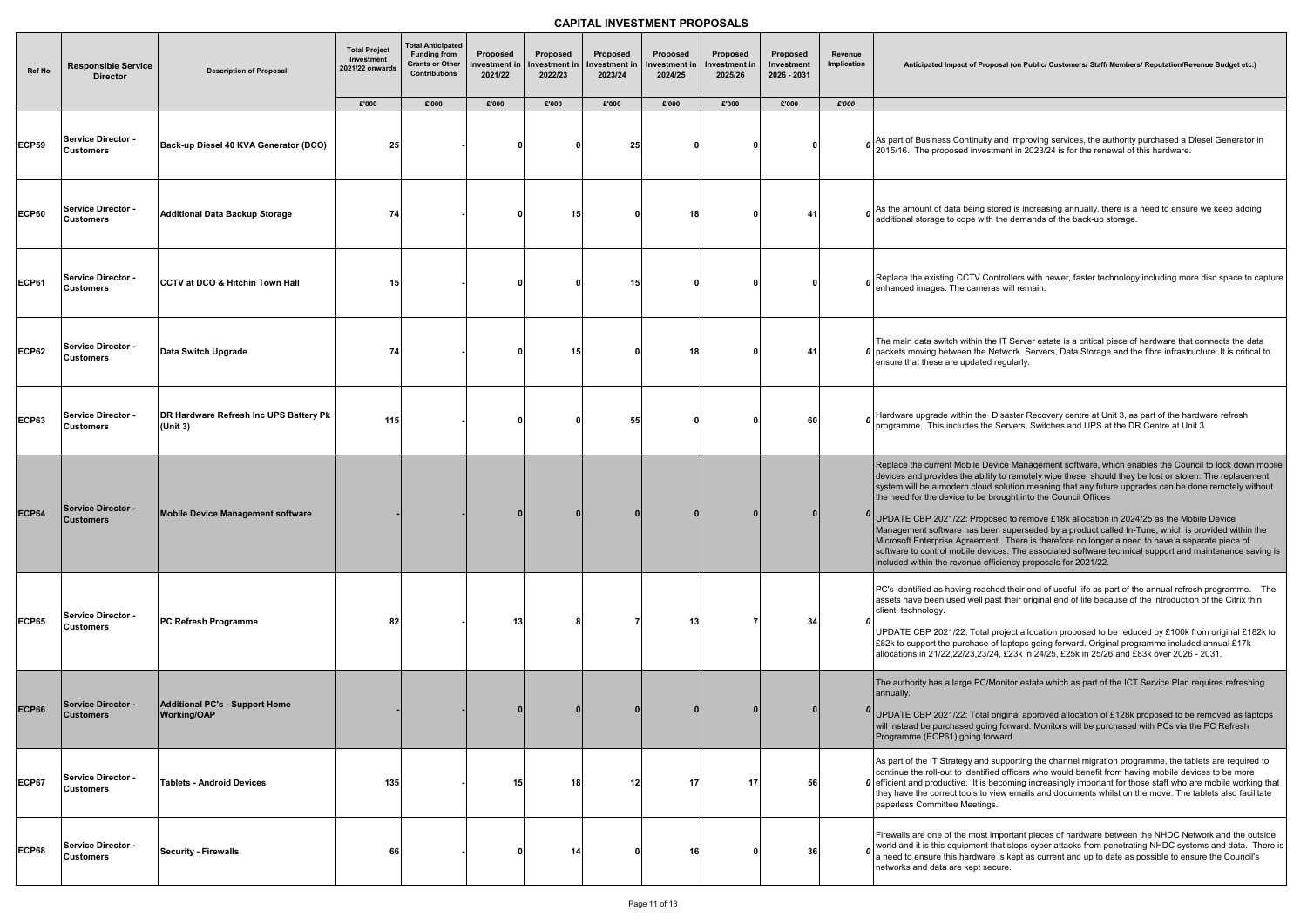#### **Anticipated Impact of Proposal (on Public/ Customers/ Staff/ Members/ Reputation/Revenue Budget etc.)**

th floor across the DCO to each other and back to the IT Data Centre on the  $e$  is the essential piece of kit that routes the traffic from desktops to the data  $\overline{\phantom{a}}$ this technology up to date and modern is essential to ensure data speeds are

teries within the UPS Systems is 3 years and they need to be replaced as got 3 40 KVA UPS Systems which have varying battery sizes installed.

raded the Server Estate with 10 Physical high level Dell Servers which have within them. The hardware has a 5 year shelf life before being unsupported.

bart of the Servers and go hand in hand. These formed part of the hardware 16 and have a shelf life of 5 years.

(SAN) is used to compliment the data storage and backups across the  $\alpha$  are a critical element of the data infrastructure network as they also move the  $\cdot$ rs. The authority replaced the current SAN in 2015/16 and the life of this

lection and storage of data within the Information@Works (I@W) which is the gement solution, the amount of data that is being scanned and captured via rovided by Northgate is increasing by the day. There has been a huge push owards enabling every department to have access to I@W as this

ve reduced the laptop estate from 149 devices down to only having 48 still in ision is to ensure we have funds to replace these devices when Windows 7 hey have reached their end of life as part of the refresh programme.

proved total scheme allocation of  $\pounds 21$ k proposed to be increased by the  $\pounds 228$ k ne proposed reductions in allocations for PC Refresh (ECP61 - £100k) and rking (ECP62 - £128k). As part of the Transformation changes, the strategy rd will be for all officers to have a laptop instead of a PC that will be used for fice use. To facilitate the timely delivery of the scheme, Cabinet (December 15  $_1$  forward of £50k of the proposed capital allocation into 2020/21.

I considerably since we first starting using the Safeword Tokens 7-8 years rsonal technology such as Smart/IOS Phones there are now products on the red for getting Access Keys delivered for 2 Layer Authentication such as Texts etc. This enables Members, Staff and Support Agencies to gain access to the here with no need to have a physical hardware device to hand.

It correct Microsoft Licences to ensure the Council does not fall foul of F.A.S.T reat) regulations. The current three year contract started from 1st April 2019.

| Ref No                 | <b>Responsible Service</b><br><b>Director</b> | <b>Description of Proposal</b>                                       | <b>Total Project</b><br>Investment<br>2021/22 onwards | <b>Total Anticipated</b><br><b>Funding from</b><br><b>Grants or Other</b><br><b>Contributions</b> | Proposed<br>nvestment in<br>2021/22 | Proposed<br>Investment in<br>2022/23 | Proposed<br><b>Investment in</b><br>2023/24 | Proposed<br>Investment in<br>2024/25 | Proposed<br>Investment in<br>2025/26 | <b>Proposed</b><br>Investment<br>2026 - 2031 | Revenue<br>Implication | Anticipated Impact of Proposal (on Public/ Customers/ Staff/ Mem                                                                                                                                                                                                                                                                                                                                                                                                                                                                                                                                                           |
|------------------------|-----------------------------------------------|----------------------------------------------------------------------|-------------------------------------------------------|---------------------------------------------------------------------------------------------------|-------------------------------------|--------------------------------------|---------------------------------------------|--------------------------------------|--------------------------------------|----------------------------------------------|------------------------|----------------------------------------------------------------------------------------------------------------------------------------------------------------------------------------------------------------------------------------------------------------------------------------------------------------------------------------------------------------------------------------------------------------------------------------------------------------------------------------------------------------------------------------------------------------------------------------------------------------------------|
|                        |                                               |                                                                      | £'000                                                 | £'000                                                                                             | £'000                               | £'000                                | £'000                                       | £'000                                | £'000                                | £'000                                        | £'000                  |                                                                                                                                                                                                                                                                                                                                                                                                                                                                                                                                                                                                                            |
| <b>ECP69</b>           | Service Director -<br><b>Customers</b>        | <b>Cabinet Switches - 4 Floors</b>                                   | 54                                                    |                                                                                                   | 18                                  |                                      |                                             | 18                                   |                                      | 18                                           |                        | This hardware connects each floor across the DCO to each othe<br>o ground floor. This hardware is the essential piece of kit that route<br>servers and hence keeping this technology up to date and mode<br>maintained.                                                                                                                                                                                                                                                                                                                                                                                                    |
| <b>ECP70</b>           | Service Director -<br> Customers              | 40 KVA UPS Device or Battery<br>Replacement                          | 53                                                    |                                                                                                   | 11                                  |                                      | 12                                          |                                      | 14                                   | 16                                           |                        | The operation life of the batteries within the UPS Systems is 3 yer periodically. The authority has got 3 40 KVA UPS Systems which                                                                                                                                                                                                                                                                                                                                                                                                                                                                                         |
| <b>ECP71</b>           | Service Director -<br> Customers              | <b>Dell Servers</b>                                                  | 145                                                   |                                                                                                   |                                     |                                      |                                             | 70I                                  |                                      | 75                                           |                        | $\boldsymbol{o}$ In 2015/16 the authority upgraded the Server Estate with 10 Physolve 179 virtual servers running within them. The hardware has a 5 y                                                                                                                                                                                                                                                                                                                                                                                                                                                                      |
| <b>ECP72</b>           | Service Director -<br><b>Customers</b>        | <b>New Blade Enclosure</b>                                           | 92                                                    |                                                                                                   |                                     |                                      |                                             | 40                                   |                                      | 52                                           |                        | The Blades are an integral part of the Servers and go hand in ha<br>refresh programme in 2015/16 and have a shelf life of 5 years.                                                                                                                                                                                                                                                                                                                                                                                                                                                                                         |
| ECP73                  | Service Director -<br><b>Customers</b>        | <b>Replacement SAN</b>                                               | 235                                                   |                                                                                                   |                                     |                                      |                                             | 115                                  |                                      | 120                                          |                        | The Storage Area Network (SAN) is used to compliment the data<br>infrastructure estate. These are a critical element of the data infr<br>data traffic around the servers. The authority replaced the currer<br>hardware is 5 years.                                                                                                                                                                                                                                                                                                                                                                                        |
| <b>ECP74</b>           | <b>Service Director -</b><br><b>Customers</b> | <b>Core Backbone Switch</b>                                          | 75                                                    |                                                                                                   |                                     |                                      |                                             | 35 <sub>1</sub>                      |                                      | 40                                           |                        | <b>0</b> Dual processor switch, which links the virtual servers to the SAN                                                                                                                                                                                                                                                                                                                                                                                                                                                                                                                                                 |
| <b>ECP75</b>           | Service Director -<br> Customers              | <b>Additional Storage</b>                                            | 58                                                    |                                                                                                   |                                     | 13                                   |                                             |                                      | 25 <sub>1</sub>                      | 20 <sub>l</sub>                              |                        | As part of the day to day collection and storage of data within the<br>Corporate Document Management solution, the amount of data t<br>O the Doc's on-line contract provided by Northgate is increasing by<br>over the past year to work towards enabling every department to<br>compliments Home Working.                                                                                                                                                                                                                                                                                                                 |
| <b>ECP76</b>           | Service Director -<br> Customers              | Laptops - Refresh Programme                                          | 199                                                   |                                                                                                   | 30                                  |                                      |                                             | 80                                   |                                      | 70                                           | 0                      | Over the past 3 years IT have reduced the laptop estate from 149<br>use. The small budget provision is to ensure we have funds to re<br>becomes de-supported or they have reached their end of life as<br>UPDATE CBP 2021/22: Approved total scheme allocation of £21<br>of resource released from the proposed reductions in allocations<br>additional PCs for Homeworking (ECP62 - £128k). As part of the<br>being proposed going forward will be for all officers to have a lap<br>both Home Working and Office use. To facilitate the timely delive<br>2020) approved the bringing forward of £50k of the proposed cap |
| ECP77                  | Service Director -<br><b>Customers</b>        | Alternative to safeword tokens for<br>staff/members working remotely | 63                                                    |                                                                                                   |                                     | 12                                   |                                             | 18                                   |                                      | 33                                           |                        | The technology has changed considerably since we first starting<br>ago. With the changes in personal technology such as Smart/IOS<br>0 market that are PSN approved for getting Access Keys delivered<br>or App's on Smart Phones etc. This enables Members, Staff an<br>remote login site from anywhere with no need to have a physical                                                                                                                                                                                                                                                                                   |
| ECP78                  | Service Director -<br><b>Customers</b>        | Microsoft Enterprise Software Assurance                              | 1,278                                                 |                                                                                                   |                                     | 390                                  |                                             |                                      | 426                                  | 462                                          |                        | , It is essential NHDC has the correct Microsoft Licences to ensure<br>(Fraud Against Software Threat) regulations. The current three y                                                                                                                                                                                                                                                                                                                                                                                                                                                                                    |
| Sub-Total: IT<br>3,313 |                                               |                                                                      |                                                       |                                                                                                   | 177                                 | 492                                  | 193                                         | 513                                  | 534                                  | 1,404                                        |                        |                                                                                                                                                                                                                                                                                                                                                                                                                                                                                                                                                                                                                            |